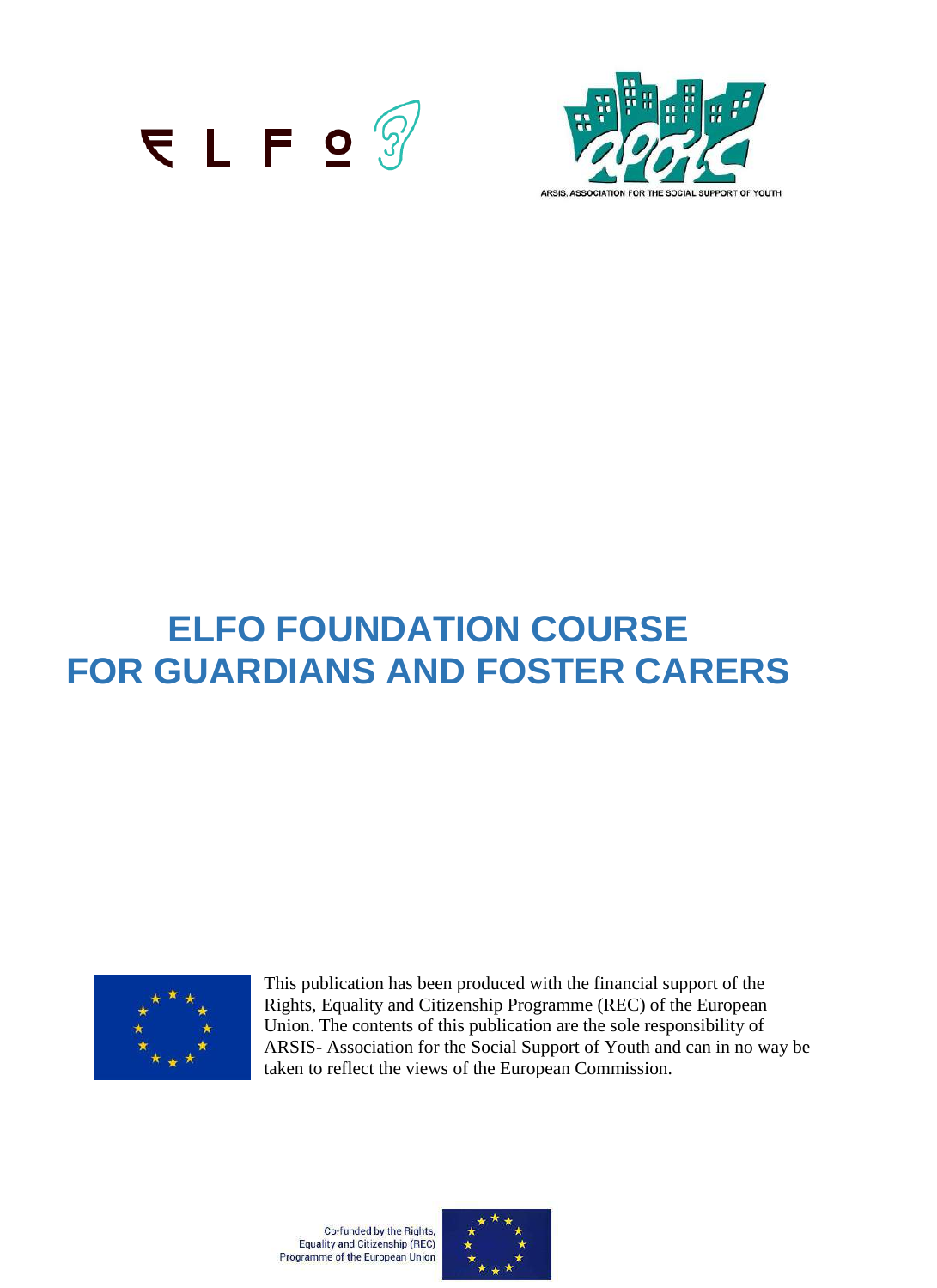## **General structure, approach, features and indications for implementation**

#### **Introduction**

The present document provides the main elements, in terms of contents and methodology , that should be kept in consideration in order to develop the ELFO foundation training course in the different partner countries.

The training model has been defined as a "foundation" course because its main scope is to provide the trainees with a first integrated "map" that could explain the "territories" of guardianship and foster care through a systemic and trans-disciplinary approach based on children rights' principles and provisions.

Such a map has to be conceived as the initiation, for the potential guardians and foster carers, to a process of continuous education that should accompany their experience for and with the child. The purpose of the module it is therefore not to specialize trainees on specific disciplines but provide them with a comprehensive "gestalt" and general perspective on their privileged role, responsibilities and functions towards the realization of the rights of the child. A specific role that have to solidly concentrate on the centrality of the child while relating and systemically interacting with a wide variety of actors within the system that moves around the child and that should aim also at promoting his/her best interest.

The decision of becoming guardian of foster carer have to be strictly connected with the openness and the willingness to enter in such a continuous education process as well as to fine-tune with all the other actors and dimensions which are relevant to the well being of the child and his/her life project.

The approach is trans-disciplinary because it aims at identifying and relate with the diverse story of each child through a holistic approach that should help guardians and foster carers to assert the centrality of the person across the various disciplines and specific professional mandates that are called to play a function in order to determine appropriate responses.

Starting from the development of a child rights integrated framework, the foundation course, will evolve by identifying specific contexts and situations where a guardian and/or a foster carer could play a role in guaranteeing, protecting and promoting the best interest of the child. In fact each national partner will decide the specific group/s of children in need of guardianship/foster care that will be considered.

In Italy and Greece it has already been decided that unaccompanied migrant children will be the main group considered, in Bulgaria children who suffered from situation of abuse and maltreatment. This "sectorial" identification have to be considered as a specific focus that could help in refining the variables for analysis and action by maintaining the an open holistic and children rights based perspective that should always characterize both guardianship and foster care.

The contents and methodologies here proposed have been already extensively and in depth discussed during the training of trainers session in Avigliana last June. As agreed every country, within the overall trajectories of project implementation will adapt its training programme by putting at the centre the need of the trainees within the specific peculiarities of the national context as well as of the specific objectives that each partner defined for the project implementation.

Each project partner might use the foundation course as a process that could contribute to the selection (self-selection) of guardians and foster carers. In other words the objectives and the features of the course are providing elements that could be relevant to profile the basic features that a person or

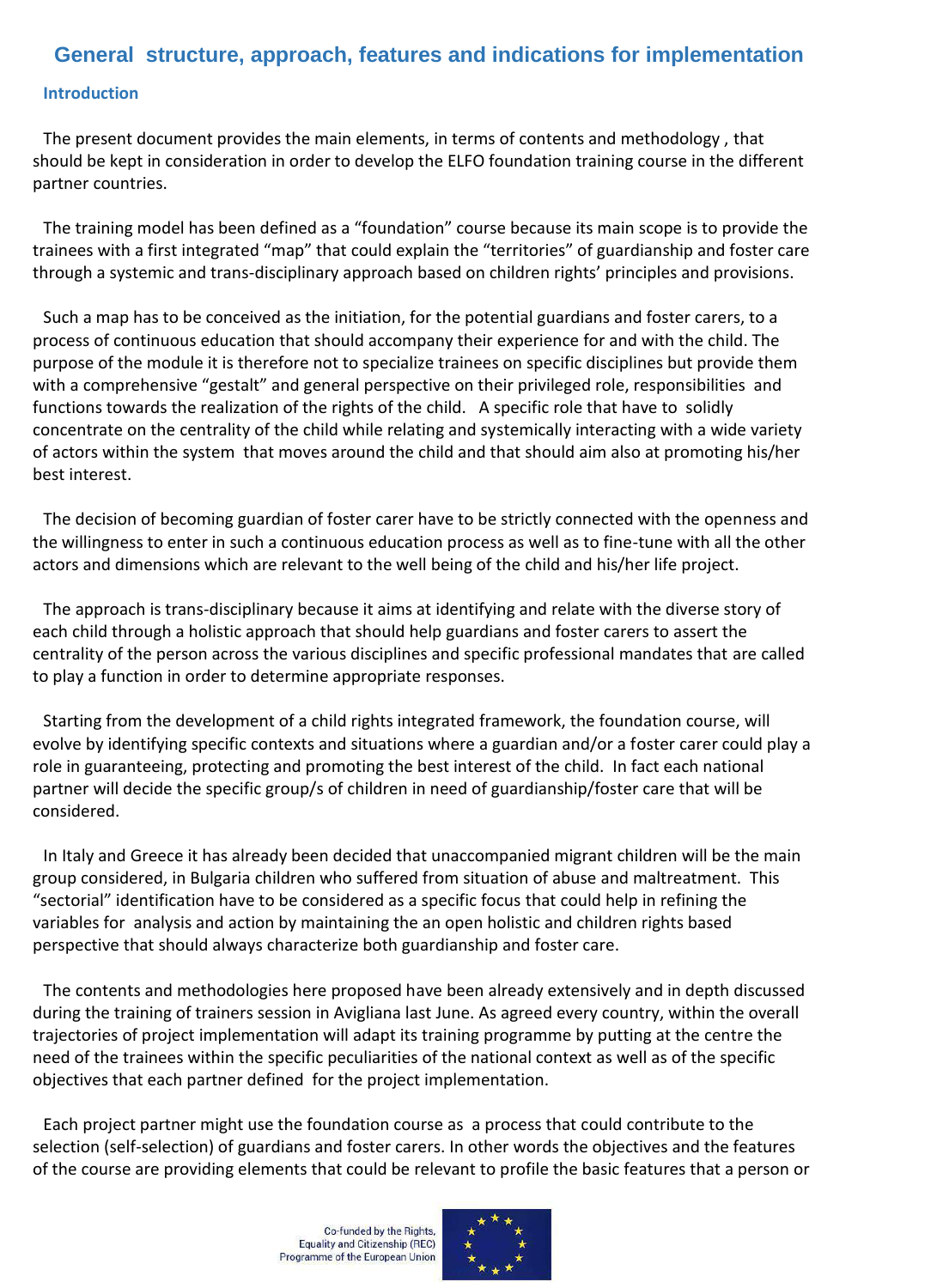a family should refer to in order to undertake the guardian and/or the foster care functions. Each partner will autonomously decide till which extent and how the proposals of the foundation course could be used also in their selection potential.

Since each national context proposes different definitions in identifying the peculiarities of guardianship and foster care the foundation course will remain generic on this differences and leave each partner to decide till which extent and how it will be necessary to specify the differences.

This decision will be taken by each partner according to the group of participants and the specific thematic (sectorial) domain that has been chosen. Since the initiative foresees a main initial training session and some follow-up sessions, a possible option could be to devote the main training session both to guardianship and foster-care and differentiate the groups along the follow-up sessions.

The training courses proposes 5 modules that have to be adapted by the partner according to the training setting and timing that it will be possible to organize and implement in each national context.

The overall objectives of the training experience (outlined below) have to be considered as strictly interlinked. Each specific training module states desired outcomes and an example of programme that could be adapted in each national context and setting.

#### **Objectives**

•*To Gain Knowledge* - intended as a set of essential information from different disciplines that the guardian/foster carer should become familiar with in order to perform his/her role as representative of the rights of the child;

•*To Experience comprehension* - intended as the possibility to relate this set of information and this new knowledge with the peculiar personal, cultural and professional experience of the guardian/foster carer – the module have to include time and occasions for the trainees to see and reflect the connection among her/his personal and professional background with the knowledge that he/she needs to perform through his/her functions;

•*To Identify and experiment Practice* - intended as the acquisition of practical tools, methods and techniques to "connect", communicate and act effectively for and with the child as well as with the various actors and functions that are relevant to promote his/her best interest;

•*To Undertake Position -* intended as the possibility for the guardian and the foster carer to realize that these function will necessarily involve the need to stand up for the rights and interests of the child but also the need to reassess and re-determine the civil, ethical, cultural positioning of the citizen that decide to undertake this new function and role. It will also be important to solicit the understanding that this position could be challenged by the surrounding context.

#### **Methodological features**

•**Theory – Practice:** the foundation course should provide the right balance between theory and practice. Also by considering that the trainees might not have a specialized academic or scientific

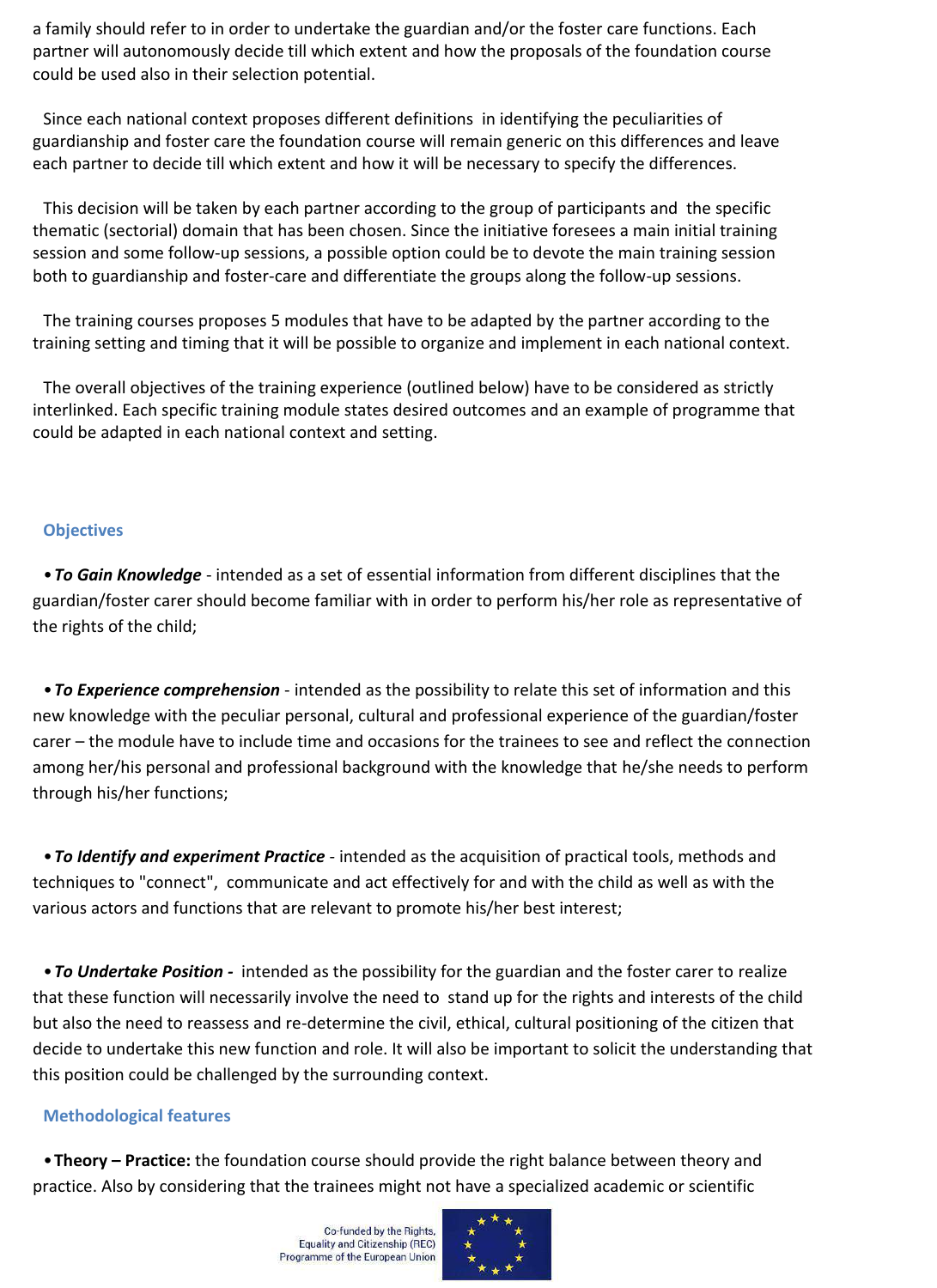background on the disciplines that will be proposed, the course should provide theoretical keys that could "make sense" for the participants and connect with their experience, language and possibilities in order to translate theory into clear action and approaches. At the same time the course should not refrain from presenting the complexity of the problems and should always value theory as the essential basis for appropriate and effective practice that should always be "circularly" connected with it.

•**Interaction:** the circular setting should always recall the fact that knowledge and comprehension have to be built along a process of interaction among participants. The foundation course could propose some possible theory that have to be validated thought the interaction with participants. The training process will involve frontal presentation, discussion and working groups. The effectiveness of the course have to be validated through the interaction with participants. The trainer has to remain open to the possibility of learning from this interaction in this sense we can say that the trainer is also accessing an educational dimension which will be different with every different group of trainees.

•**Integration:** although presenting a set of specific information the training process should always aim at integrating notions with methodology and means. In this perspective the relations with and among participants should be determined by the knowledge that the training aims to transfer but also by the way through which it is transferred and processed with the group of trainees and each person that is part of it. This is also one of the reason why the number of participants should allow direct personal involvement in the process. When we use the word integration we are also referring to the need of determining a learning environment where various discipline integrate systemically among them to generate new knowledge and experience together with the trainees.

•**Continuous education:** the foundation training and the following session have to be conceived as the access and the permanence in a process of continuous education that will allow the guardian to continuously learn, gain experience and process this experience through further analysis and reflection. In this perspective the foundation course has to be conceived as a initial and general map that the guardian and the foster carer will continue to specify alone, together with the child and together with the community of guardians that are having similar experience. The pedagogical dimension in its connection with the human rights principles and provisions will always remain central in the guardianship and foster care experience in order to guarantee quality, appropriateness and efficacy aimed at safeguarding and promoting the best interest of the child.

•**Supervision** – despite the specific and individual nature of each relation between the child and the foster carer / guardian every process among the adult and the child should be open to supervision and support. The guardian or the carer should find in this supervision a constant support in the difficult functions that are gong to be played. At the same time the functional relations that will be establish have to "breath" and refer to a community of practice able to support but also to wisely monitor the various experiences aimed at guaranteeing the best interest of the child. This open dimension should not hinder a certain degree of confidentiality that the child need to establish with the guardian or the foster carer.

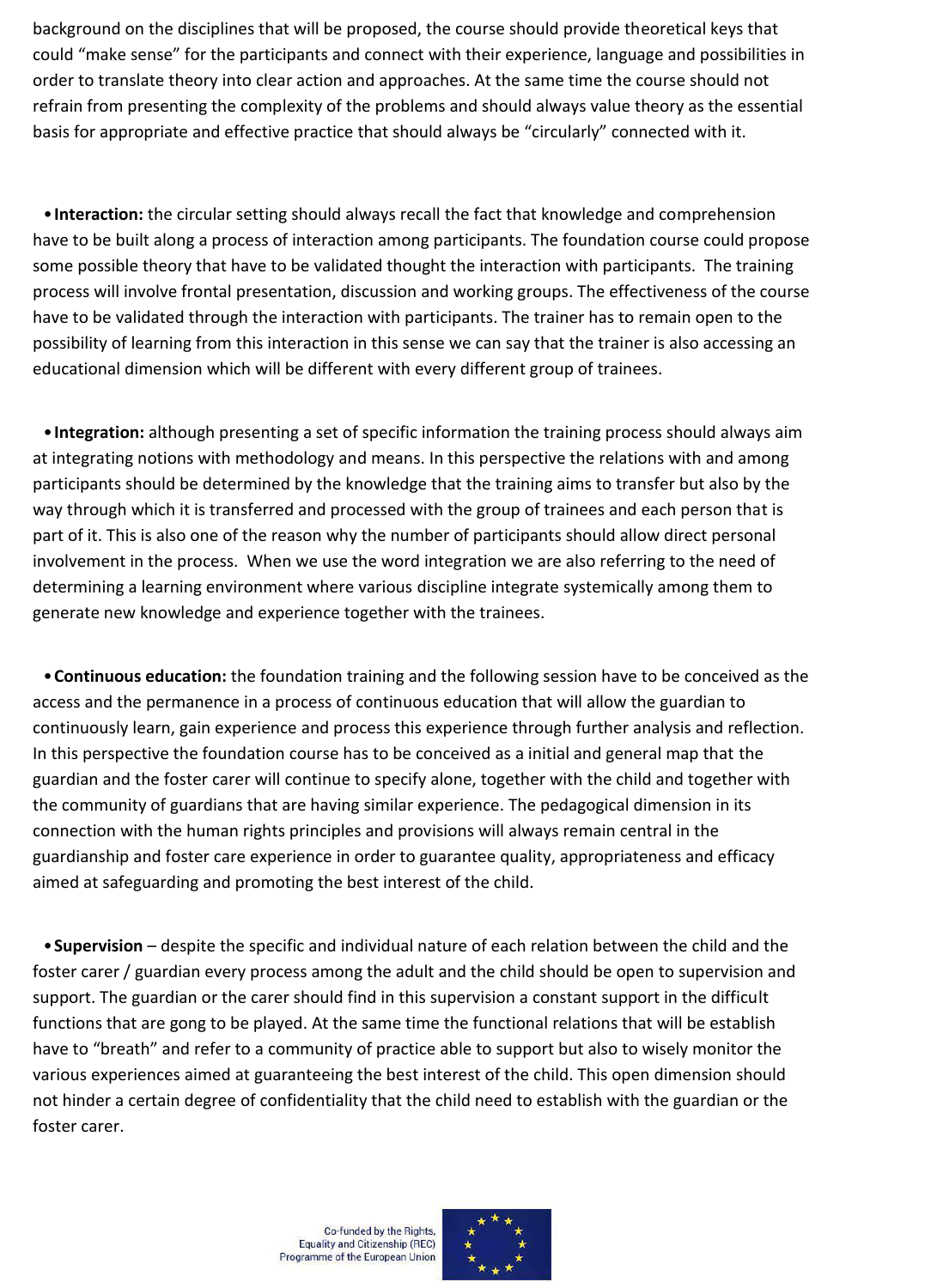•**Clear and dynamic knowledge paradigm**: in order to become guardian or foster parents it is not necessary to have a specific professional background. Despite this wide and comprehensive approach the training and the experience of being a guardian or a foster carers should be based on a solid and comprehensive theory. It is this comprehensive theory that should allow the guardian/career to relate holistically to the situation of the child together with his/her peculiarities, diversities and story. At the same time the interconnection that underlay the training experience and its follow up should allow the possibility for the guardian/career to relate with the multiplicity of actors and functions that will compose the context of the child. Guardian and carers should be therefore supported by a robust theoretical background that will be appropriately simplified and complemented by specific disciplinary competences that will be made available to them during their experience. No minority, no state of emergency, no diversity should hinder the necessity to support guardians and carers with appropriate information, knowledge, analysis to inspire and orient appropriate action.

#### **Training Modules**

The project's description, in WS 1 states:

Implementation of training cycles: 4 training cycles of 3 day each will be held in the 5 participating countries. The number of participants in each training cycle will be limited to a maximum of 15 genderbalanced attendees in order to ensure interaction among participants and to allow exchange of experiences, good practices and follow-up opportunities (1 cycle=3 half-day sessions= 1 same group of 15 participants).

In order to allow wider participation the proposal for the training cycle is to accommodate a maximum of 20 participants for three training day lasting apx 6 hours each. The follow up sessions might be used to complement the foundation training, adapt the proposal to the specific thematic area that has been selected in each national context (migration, abuse ect.) but also to specify differences in terms of functions between guardians and foster parents that are varying in each different country.

The proposed standard program represents an example that can be adapted to the peculiarities of the national context and training process envisaged by each partner that might decide to complement the training with additional sessions if deemed necessary

In this light the training could be developed according to the following structure

#### **Day 1 – program**

**Children's rights as a multidisciplinary and holistic system to assess and promote the best interests of the child (5/6 hours)**

**Session Zero: Welcome of participants, very short and rapid introduction of the training (15 minutes) Session One: Personal and biographic introduction of participants (45/60 minutes) Session two: Presentation of the training, its objectives, its methodology (30/45 minutes) Session Three: Discovering the different needs of the child, their interconnectedness and their evolution/emancipation into rights (45minutes)**

**Session Four: Applying a child rights based approach in considering a real case study (90 minutes) Session five: The CRC key principles as integrated objectives and means to ensure the child's wellbeing and protection (45 minutes)**

#### **Day 2 – program**

**Guardianship and foster care in context – Main elements to understand how they are defined and work at national level (5/6 hours)**

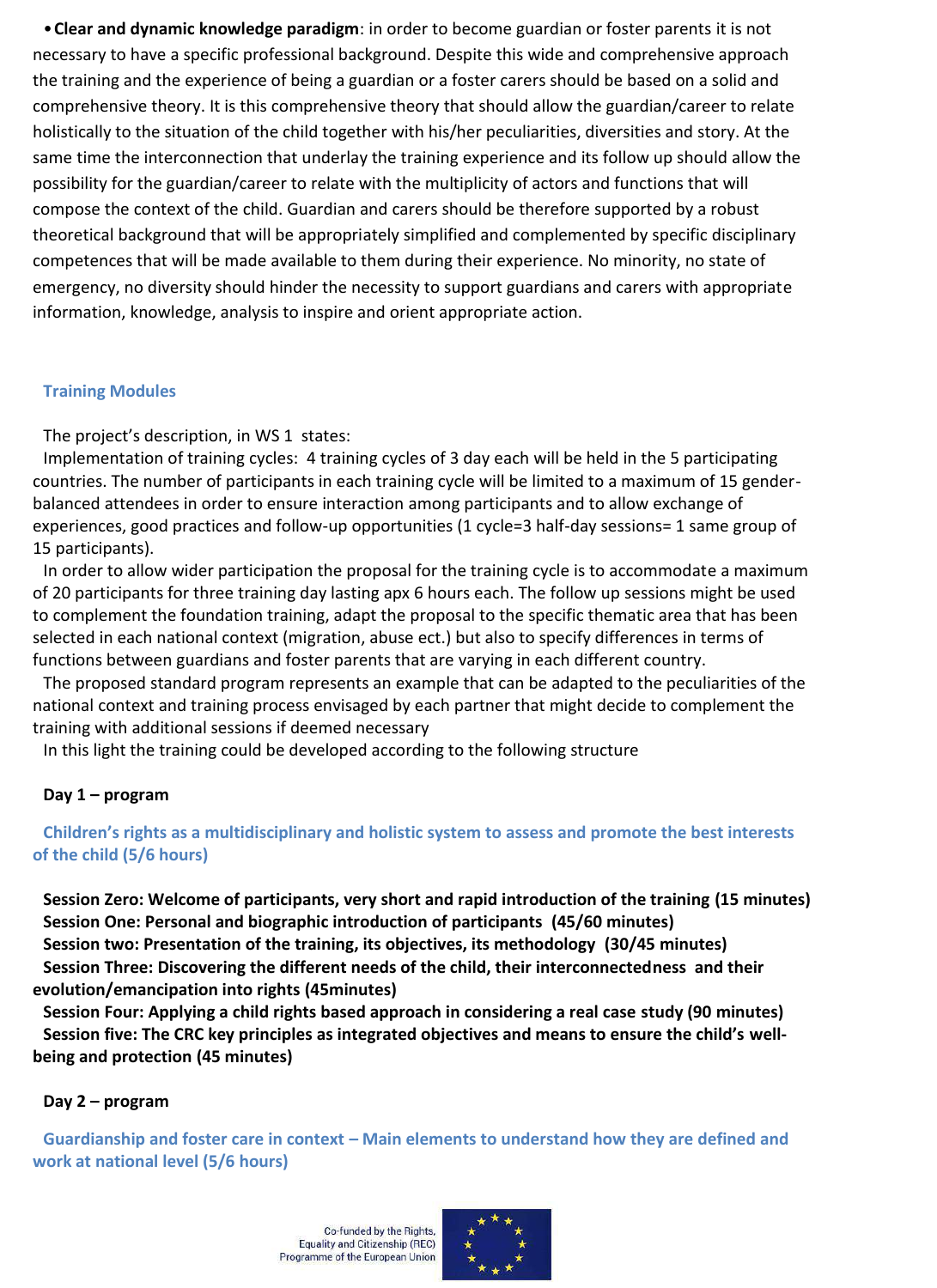**Session One – Biographic exercise (15')**

**Session Zero – Welcome of participants (15')**

**Session Two – Recap of Day 1 main elements (20')**

**Session Three – Presentation of National Context Guardianship and Foster care (60')**

**Session Four – Connection (strength / weaknesses) of the national context with CRC Map – working group (60')**

**Session Five – Presentation of specific/thematic problems addressed at national level (60') Session Six – connection of guardians/carer functions with CRC map working group(45') Session Seven – Vulnerabiliy, resilience and contexts – the role of the guardian/carer (45') Session Eigth – Story, narration and active listening (45')**

**Day 3 – program**

**Legislation and standards – supporting the best interest evaluation and determination in the child's life project (5/6 hours)**

**Session Zero – Welcome 15' Session One – Biographic exercise 15' Session Two – Recap of previous sessions 30' Session Three – International Standards and references 60' presentation Session Four – concrete experiences of guardians and foster carers/presentation/Q&A session – 90' Session Five - National Law, legislation, procedures and responsibilities of guardians/carers 60' Session Six - Best interest determination 30' Session Seven – Final Evaluation 45' Session Eigth – Follow up process 15'**

Each day is planned to last approximately 5/6 hours and comprises a varying number of sessions. The sessions provide course content covering the topic, together with activities and discussion notes for the course facilitator to help guide feedback on the activities, as well as suggested reading and references. The foundation course will be developed along the total length of 18 hours along 3 training days. Some issues might be further discussed, complemented, deepened and specified again during the follow-up sessions foreseen by the project.

The course involves a maximum of 20 participants to allow a high level of interaction. All plenary sessions are rigorously held in a circle seating. The sessions alternate frontal presentation, solicited discussion in plenary and group exercises.

An online resource center allows to organize and make available the bibliography, which is referenced during the course. It also provides access to the materials produced by each group of trainees. The resources have to be organized through a conceptual structure that follows the architecture of the training process and its modules.

The training is conducted by one central facilitator who will lead the learning process with the possible support of 2-3 resource persons/trainers who will provide specific expertise on selected core subjects, such as psycho-social and cultural mediation, legal matters and the national referral system.

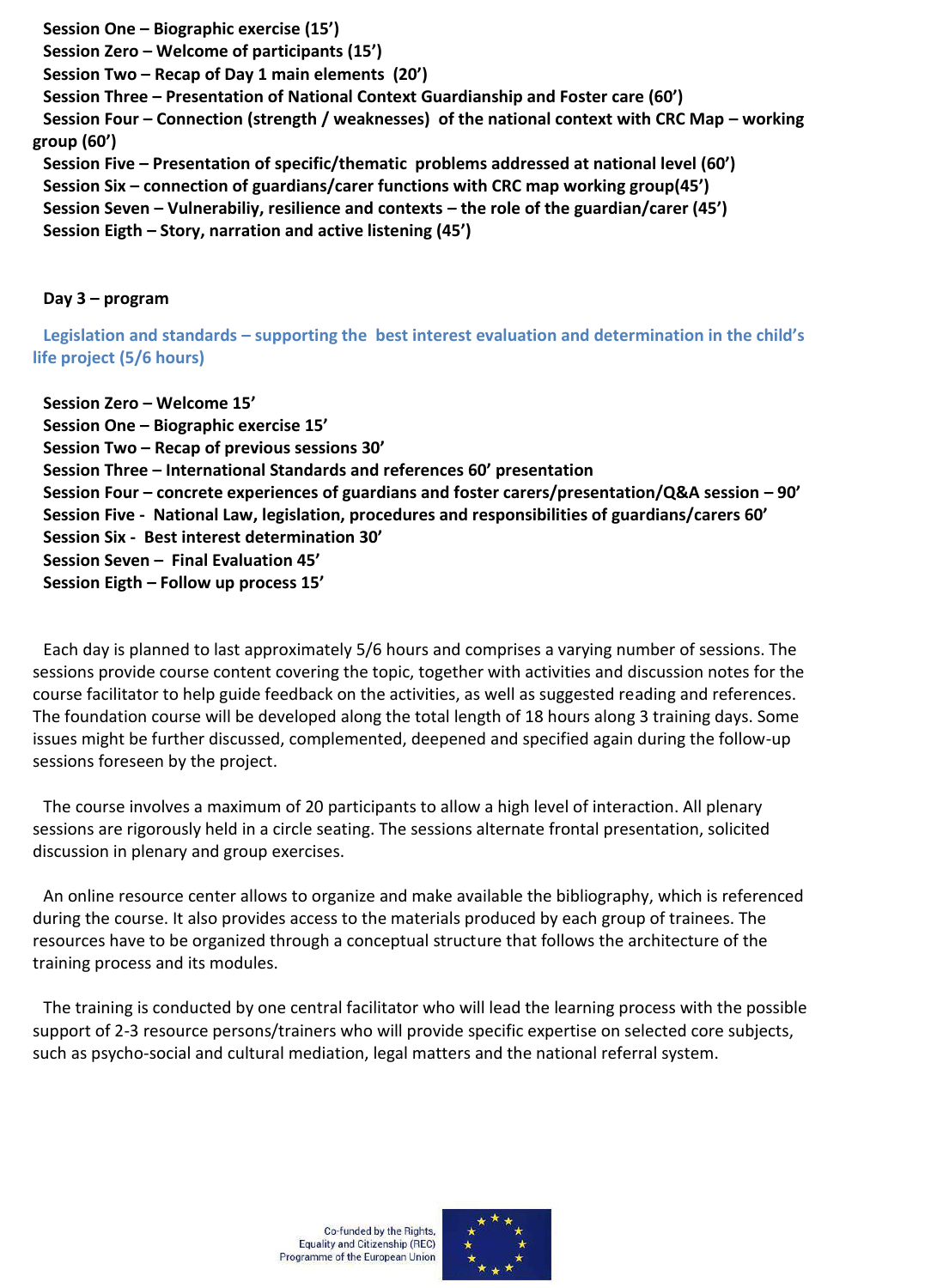# **Day 1**

**Module One: Children's rights as a multidisciplinary and holistic system to assess and promote the best interests of the child (5/6 hours)**

#### **Learning Objectives**

This Module comprises 5 sessions and sets up the conceptual foundation to assess the situation of the child and organize the guardianship/foster carers functions based on the specific story and circumstances of the child as well as the peculiarities of his/her surrounding context. By participating in this training module, students should be able to:

•Recognize the key differences between an approach based on needs and an approach based on rights

•Understand the principles and the provisions of the UN Convention on the Rights of the Child as a systemic and multidisciplinary map to assess, plan and promote the best interests of the child

•Understand how the CRC could be used as a comprehensive reference to read the context of the child, identify main stakeholders and actors, work toward an integrated, coordinated and planned response

•Understand how to use CRC principles and provisions to determine, orient and perform guardianfoster carer roles and functions

| Module One - Training sessions                                                                                                                      |  |  |
|-----------------------------------------------------------------------------------------------------------------------------------------------------|--|--|
| Session Zero: Welcome of participants, very short and rapid                                                                                         |  |  |
| introduction of the training (15 minutes)                                                                                                           |  |  |
|                                                                                                                                                     |  |  |
| This session zero aim just at receiving the participants in the room,                                                                               |  |  |
| reassuring them on the fact that they are in the right place, thanking                                                                              |  |  |
| them to be there and physically create the learning circle of the                                                                                   |  |  |
| course.                                                                                                                                             |  |  |
|                                                                                                                                                     |  |  |
| Session One: Personal and biographic introduction of participants                                                                                   |  |  |
| (45/60 minutes)                                                                                                                                     |  |  |
|                                                                                                                                                     |  |  |
| The participants, once minimally reassured by session zero, will be                                                                                 |  |  |
| asked at the beginning of the course to allow a                                                                                                     |  |  |
| meditation/remembrance moment (a very specific one) to recall a                                                                                     |  |  |
| significant event during their life from 0 to 18 years. They have to be                                                                             |  |  |
| reassured by the facilitator that they will not have to share it with the                                                                           |  |  |
| other participants if they do not want to if not by writing just a<br>keyword on a post-it that could be sticked on the flipchart. At the end       |  |  |
|                                                                                                                                                     |  |  |
| of the five minutes where the facilitator will gently invite everybody to<br>stay in silence, when all the participants keywords will be sticked on |  |  |
|                                                                                                                                                     |  |  |
| the flipchart the facilitator will pick one by one the words and ask each<br>person to introduce himself/herself starting from the word, eventually |  |  |
| the very precise event that generate it, and just after this to say his/her                                                                         |  |  |
| name, profession and whatever the participant want the other to know                                                                                |  |  |
| (I have a dog, live in the countryside, like spaghetti ecc). The                                                                                    |  |  |
| presentations have not to be rushed and will end after each                                                                                         |  |  |
| participants will have shared his/her keyword, shared a little narration                                                                            |  |  |

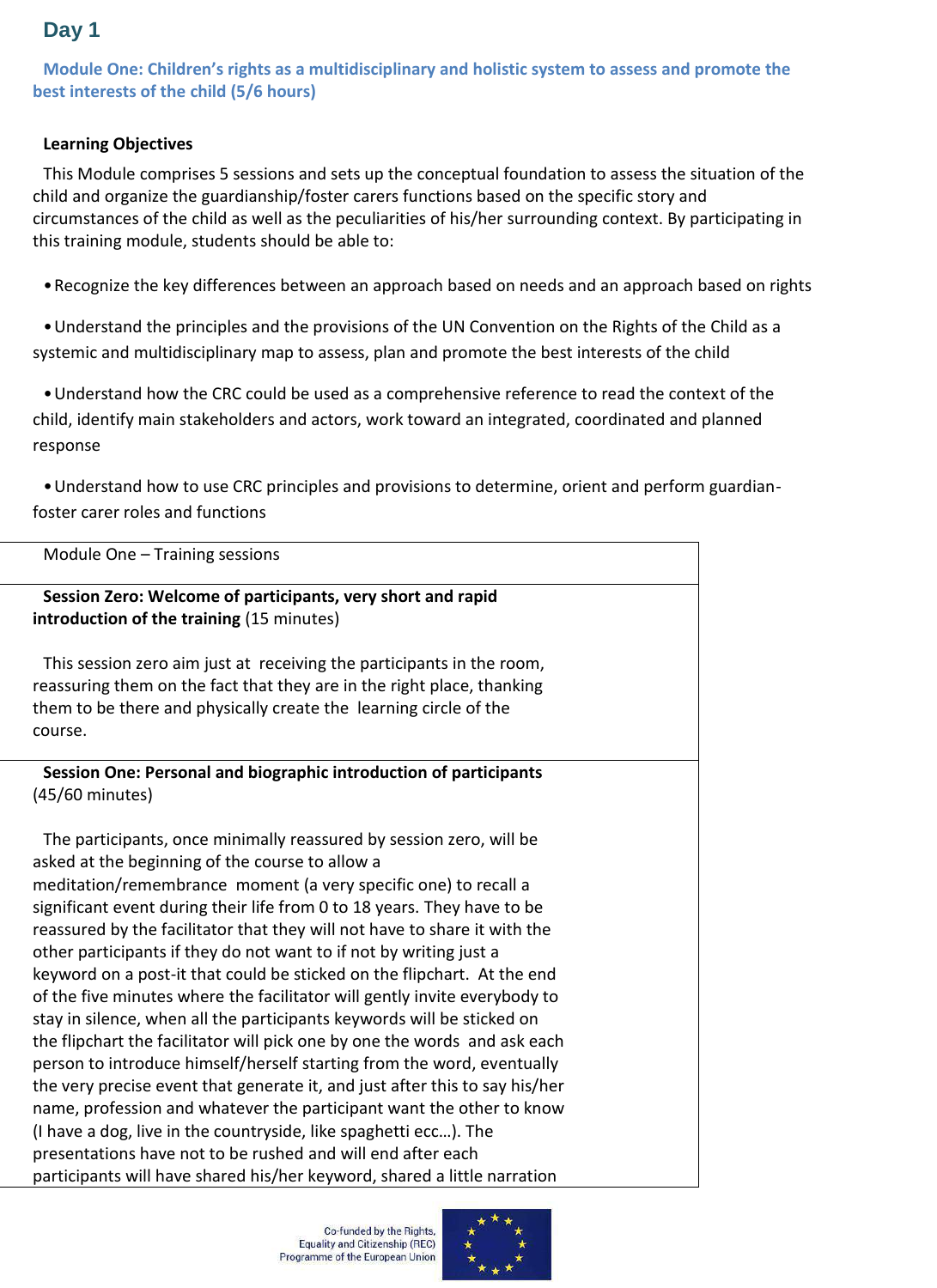of the recalled moment that generated that keyword and presented his/her name, profession ect. The facilitator, also should write and stick his/her keyword and will be the first to talk in order to set a reference model for the others.

This first introduction session is very important for different reasons that might be eventually explained partially by the facilitator just after the round (in a very light way) and during the rest of the course.

•Although we have all been children we have some difficulty in remembering our childhood and the importance that certain things had in our own life. This lack of memory could determine our capacity to relate with children or adolescent and understanding their point of perspectives.

•If we want to consider the centrality of the child and his/her story we also have to consider that our story is a determining dimensions of the relation. We can undertake a role/function as guardian or foster carer but our story will always be there and by the way it is the very story of each participants the dimension that determine the fact of attending this training course.

•During the course we want to relate among us firstly as persons and not as professionals. The fact of presenting a little piece of our story before stating our function or role will help to "break the ice" but also to create a common "texture" given the fact that most of the time the little narration of participants recall memories of the others on similar events/elements

•We asked participants to narrate a little particle of their story and each narration recall the need of someone that listen without prejudice and, from the side of the narrator a minimum degree of trust on the facilitator and on the others unknown people in the room.

•We solicited participants to apply their memory in the context of a training course. Memory is a dynamic dimension and our own story is recalled in different way according to the environment where we are, the people that we have around and also the phase of our life that we are experiencing. In this perspective the story of each person is always different and change in every moment in relation with a variety of elements inside and outside. This also could represent the reason why we do not want to label or categorize children just in relation with the problem that they are experiencing.

•The fact of starting with a biographic exercise could help in helping participants to understand that the capacity of the guardian or foster parents has a lot to do with the holistic capacity of the person and not just with professional or specialized competences, knowledge and

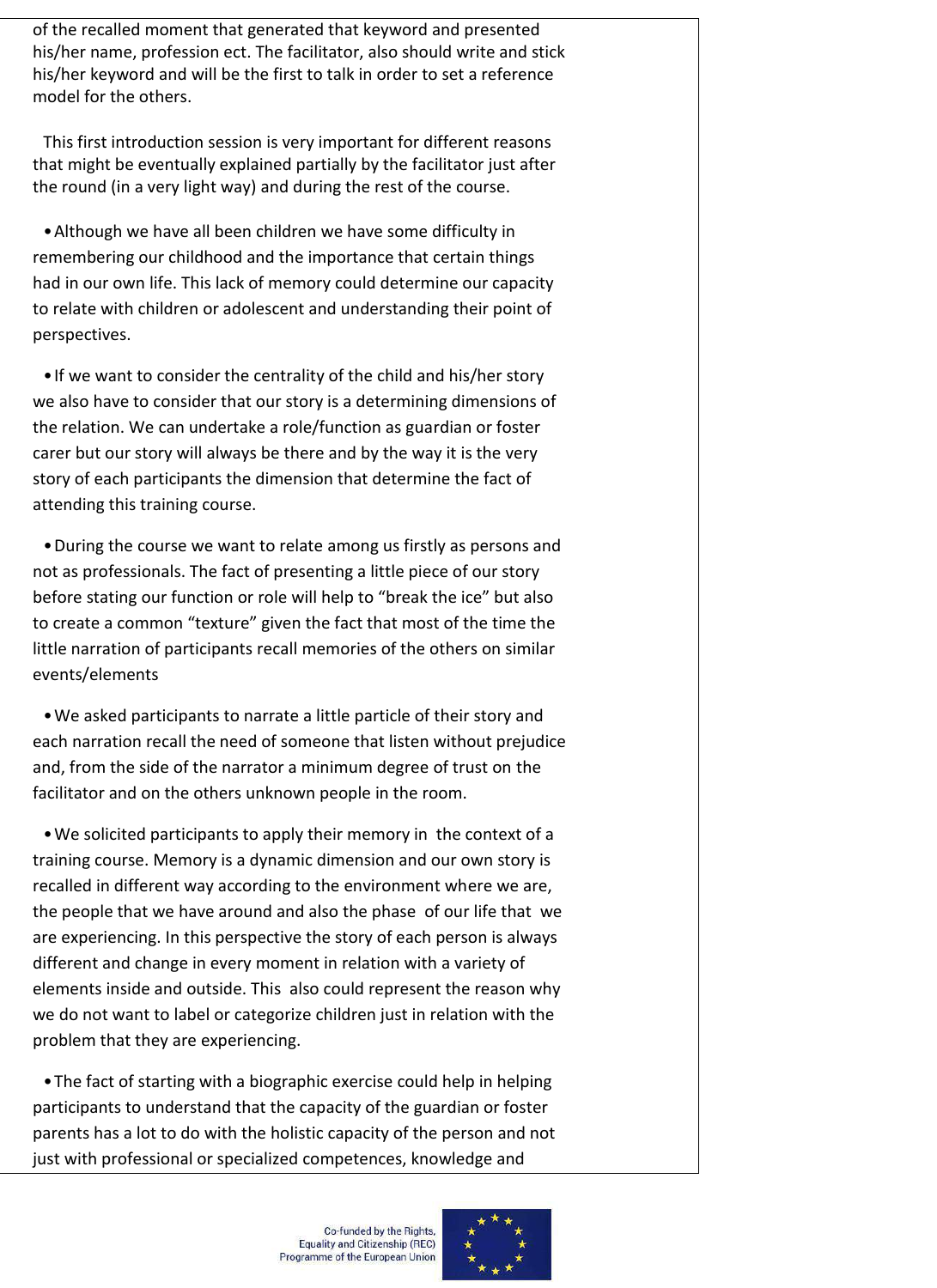skills. At the same time being a guardian or a foster carer will imply a holistic relation with the child in all his/her dimensions.

•In general this round of biographic presentations if conducted with lightness and kindness is conducive to an informal and not threatening atmosphere that help the group/circle to start the process with the right foot and with the right mood.

The facilitator at the end the presentation might want to write during his/her explanation a few keywords while explaining (biography, stories, narration, listening, memory, dynamic). As already mentioned this explanation should be very light and tentative. The facilitator has not the truth but is attempting together with the participants to generate some of the condition for a mutual, friendly and stimulating learning environment that is unique since it has never been built before among the same persons and at the same time.



Of course there are a lot of possible connections of this exercise with the process of developing a meaningful relation with a child that is still unknown. Despite this potential "density" we would like this first presentation to be cheerful and eventually also funny. Let's remember that the facilitator will introduce himself/herself through this first exercise that should remain simple, not intrusive and relevant even if

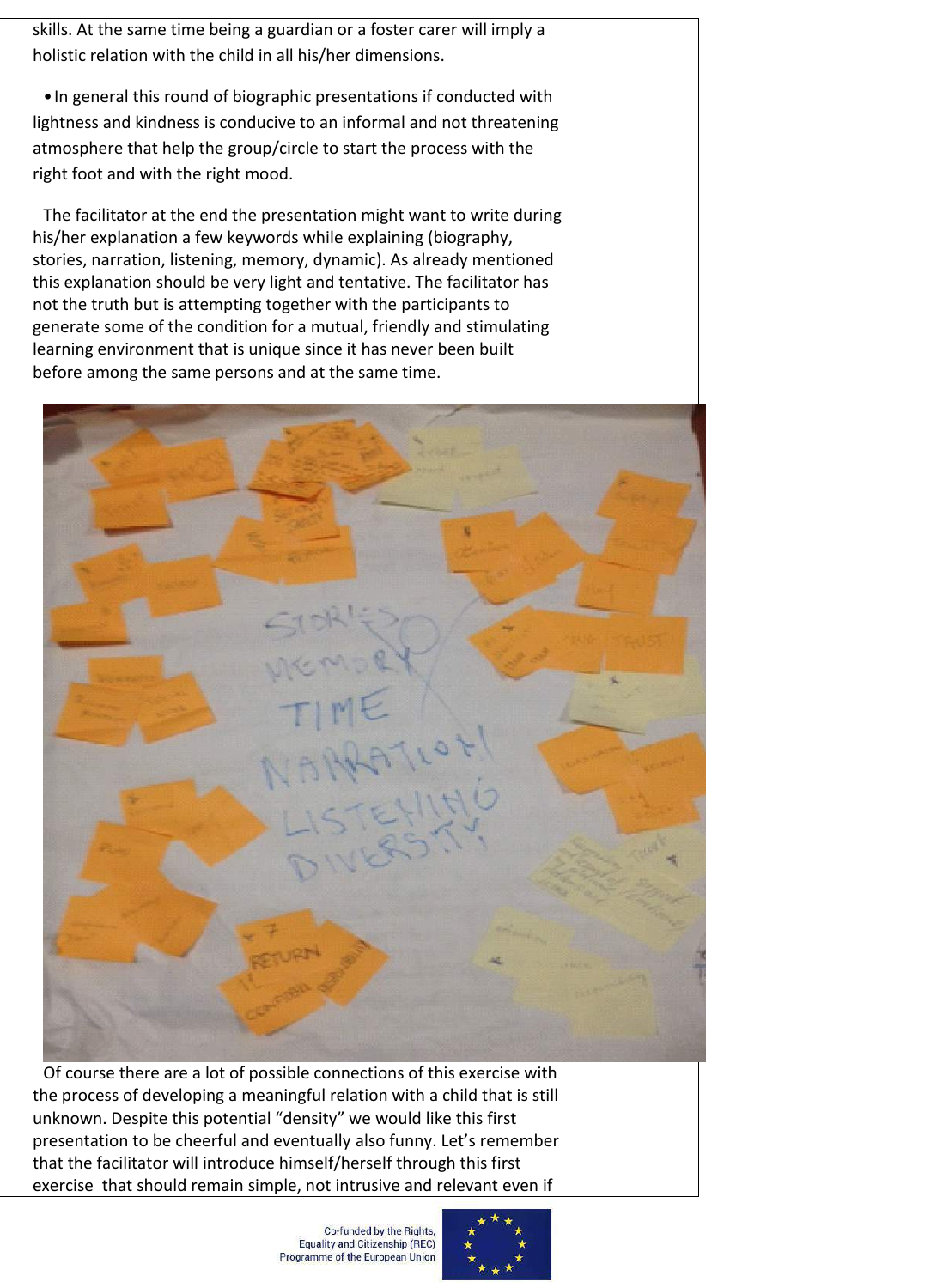the participant would find it a bit weird. The participants should not at all be rushed along the exercise and the facilitator should not be worried about time but listen and relate with the narrations of participants. The conclusion of the presentation should underline that being a guardian or a foster carer has something to do with another person story but also with our own story. Without this connection it will be very difficult to generate meaningful relations and experiences.

The post it of the participants on the flipchart will be put in circle during the presentations. The keywords of the facilitator will be written in the middle of the circle. At the end the paper will be hanged on the wall in the training room.

**Session two: Presentation of the training, its objectives, its methodology** (30/45 minutes)

After having concluded the presentation of participants the facilitator is going to clarify the nature of the training in terms of purpose, objectives and methodology.

In order to describe the purpose the facilitator will propose to the group some slides (flipcharts) that will clarify the rationale that will guide the training and its methodology:

The first one is an extract from in the preamble of the UN Convention on the Rights of the Child which clarify the role and the function of the family:

…….Convinced that the family, as the fundamental group of society and the natural environment for the growth and well-being of all its members and particularly children, should be afforded the necessary protection and assistance so that it can fully assume its responsibilities within the community,

Recognizing that the child, for the full and harmonious development of his or her personality, should grow up in a family environment, in an atmosphere of happiness, love and under standing.

The second slide will present article 20 recognizing the right of each child deprived of an appropriate family environment to be entitled to alternative care and special protection measures

#### Article 20

1. A child temporarily or permanently deprived of his or her family environment, or in whose own best interests cannot be allowed to remain in that environment, shall be entitled to special protection and assistance provided by the State.

2. States Parties shall in accordance with their national laws ensure alternative care for such a child.

3. Such care could include, inter alia, foster placement, kafalah of Islamic law, adoption or if necessary placement in suitable institutions for the care of children. When considering solutions, due regard shall

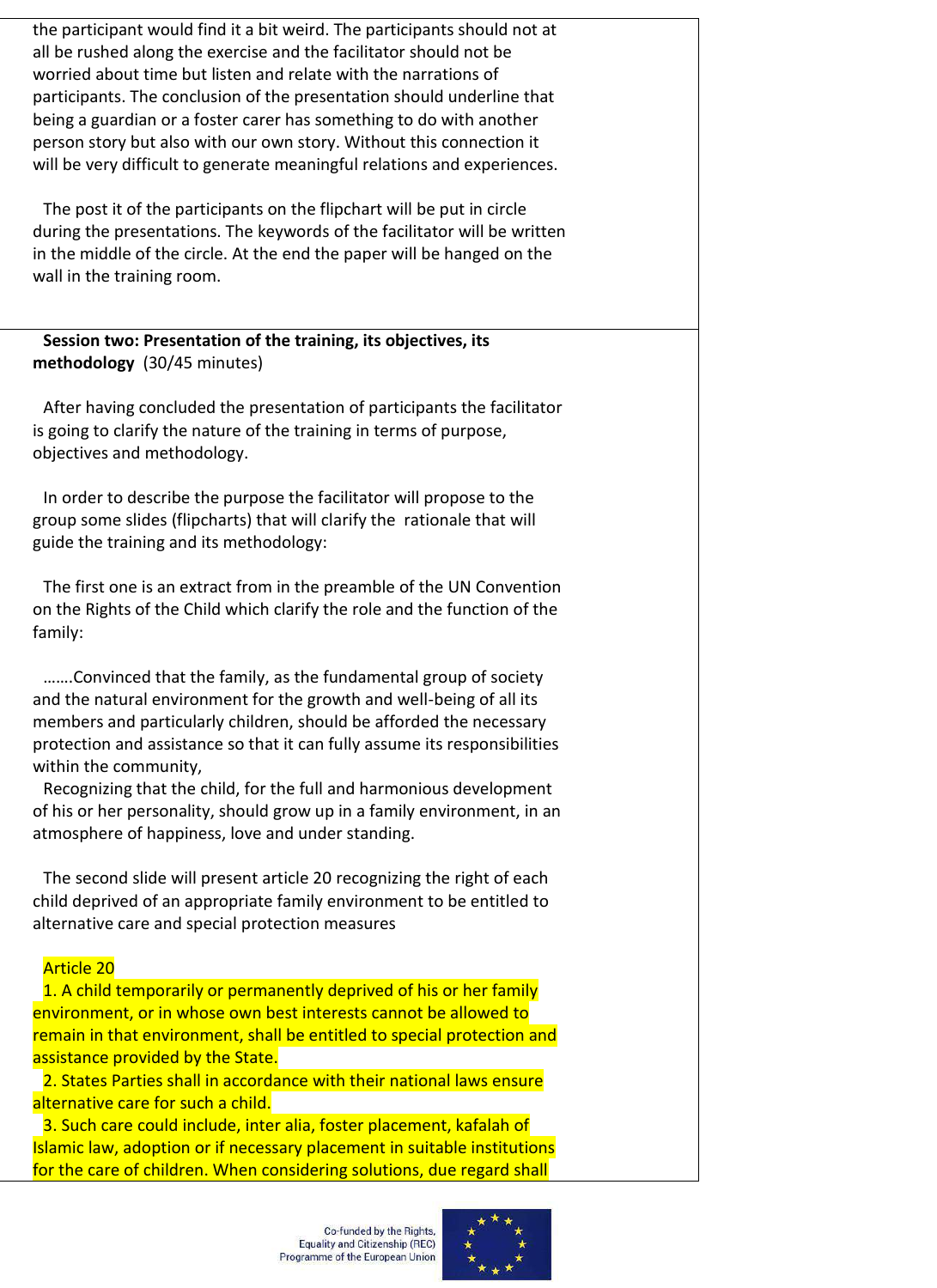be paid to the desirability of continuity in a child's upbringing and to the child's ethnic, religious, cultural and linguistic background.

The third slide will use article 5 of the CRC in order to clarify the obligation of the state to recognize legitimacy and sustain the functions of guardians and foster carers

#### Article 5

States Parties shall respect the responsibilities, rights and duties of parents or, where applicable, the members of the extended family or community as provided for by local custom, legal guardians or other persons legally responsible for the child, to provide, in a manner consistent with the evolving capacities of the child, appropriate direction and guidance in the exercise by the child of the rights recognized in the present Convention.

The fourth slide is an exert from UN CRC comment n°6 is stating the need for guardians and foster carers to be prepared and trained to perform their functions

Guardians should have "the necessary expertise in the field of childcare, so as to ensure that the interests of the child are safeguarded and that the child's legal, social, health, psychological, material and educational needs are appropriately covered by, inter alia, the guardian acting as a link between the child and existing specialist agencies/individuals who provide the continuum of care required by the child".

Source: UN Committee on the Rights of the Child (2005), General Comment No. 6, Treatment of unaccompanied and separated children outside their country of origin

"Special preparation, support and counselling services for foster carers should be developed and made available to carers at regular interval, before, during and after the placement". Source: UN Guidelines for the alternative care of children

The facilitator will clarify that:

•a guardian or a foster carer is needed in order to fulfill this right in the absence of a natural family.

•The guardian and the foster carer have a privileged relation with the child but they have to act in the framework of a context that involves other actors

•They are not necessarily professional but they have to be prepared and sustained to perform appropriate functions in order to promote the **best interest of the child** in a context that often is not providing responses consistent with this principle

At this point the facilitator will introduce the 4 objectives of the training (see page 2-3) It will be possible to use the following slide

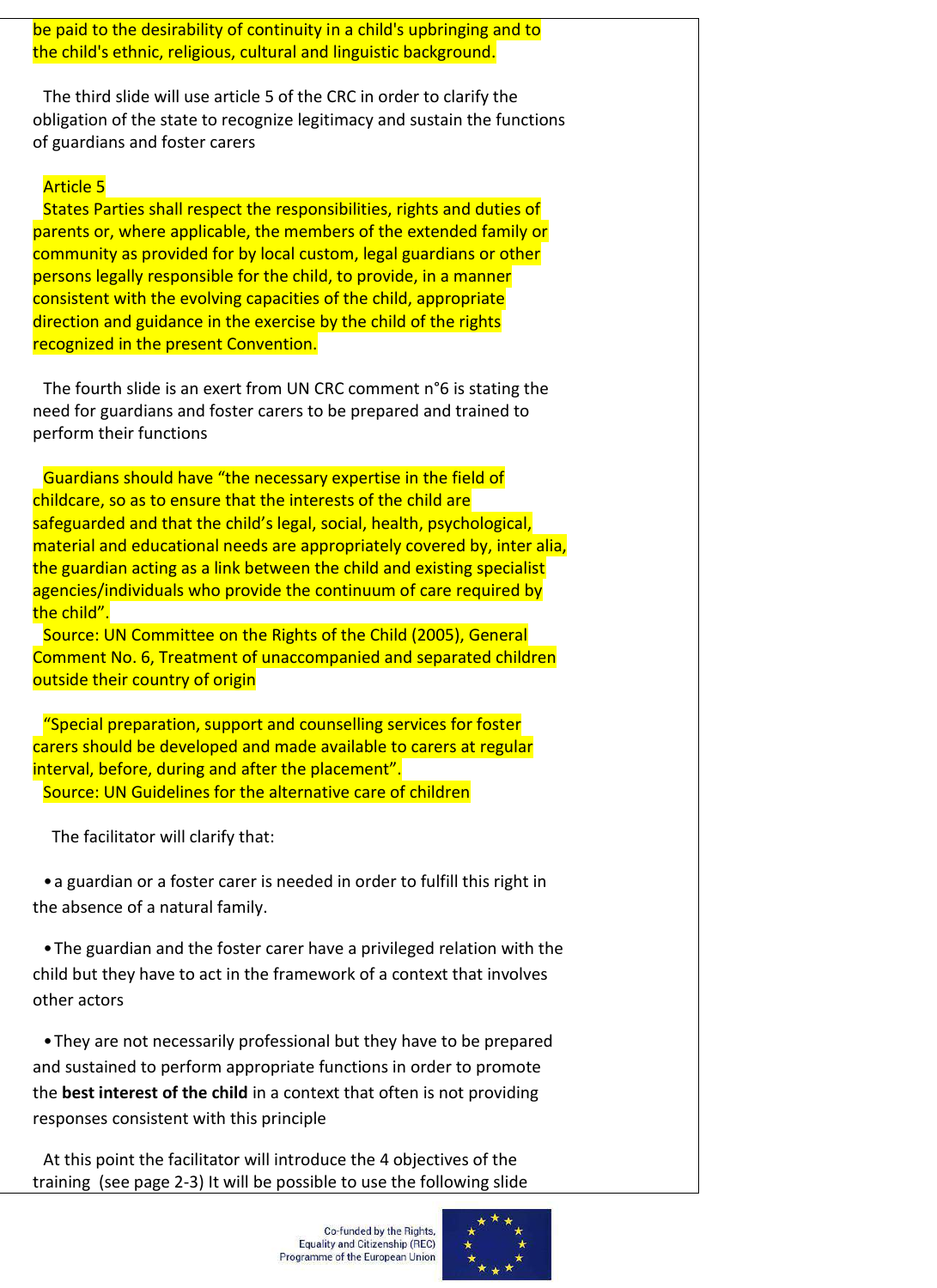while explaining the concepts. After explaining the 4 objectives of the training it will be clarified that the overall cultural paradigm of reference will be the Convention of the Rights of the Child intended not just a legal tool but as a multidisciplinary and systemic platform that should guide and sustain the guardian in its relation with the child. The notion of CRC as a **pedagogy of human development** could be used.



By clarifying that contents and methodology are strictly linked the facilitator will propose the methodological features outlined in page 3. It will be not necessary at this stage to deepen the explanation and the methodology could be presented through a slide/flipchart just reporting the title of the features (theory and practice, integration, interaction….ect.)

This presentation of the course it is important for the foundation course since it provides a first map of reference for the participants. The facilitator will ask the participants to keep in mind both objectives and methodological features because they will represent the mean to evaluate the quality and the effectiveness of the training experience at his end.

It is also important for the facilitator to be clear about the fact that this objectives and methodological features represents crosscutting dimensions of the training in the sense that the various information and contents that will be developed should connect with them.

If on one side these criteria apply to the training experience they also could apply and qualify the experience of being an effective guardian or foster carer. The facilitator could propose this reflection at the end of this session.

If needed by the group there could be a short plenary discussion to make sure that the group and its expectations are fine-tuned with the objectives and the approach. In a way this moment represent a kind of

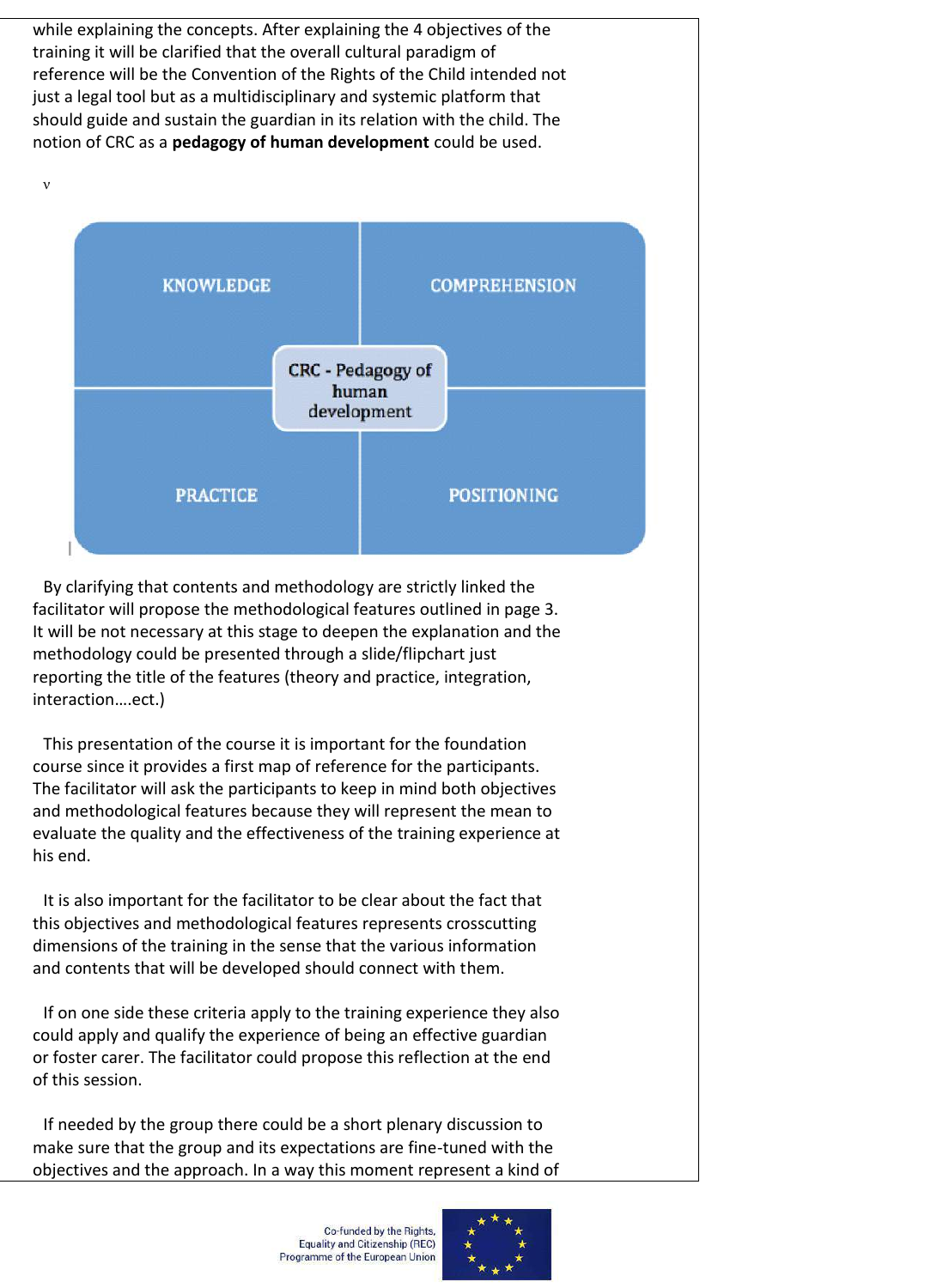immaterial "contract" between the trainer and the trainees.

**Session Three: Discovering the different needs of the child, their interconnectedness and their evolution/emancipation into rights** (45minutes)

The facilitator will sketch in the middle of the flipchart a styled child and after clarifying that it is a person from 0-18 years old ask the participants to brainstorm on his/her needs. While the participants will mention (food, education, dreams….ect) the facilitator will write them randomly on the flipchart around the child. No discussion, exchanges or explanations are needed at this stage. The brainstorm will end when the group solicited by the facilitator will decide that "more or less" all the needs have been mentioned. The facilitator reassure in the fact that of course it could be possible to be more specific but that the items proposed by the group are providing a pretty complete pictures.



In general it is likely that items like **money, sex, work** will not come out during the brainstorming. If this will be the case the facilitator will complement the list by underlying that generally we have a rather romantic and ideal culture and notion of childhood which doesn't allow always to recognize the reality of that child but also the impact that not considering children in many domains has on children. This could also lead to point out that we are very much concentrated on children just when they are in danger or they are representing deficiencies, a

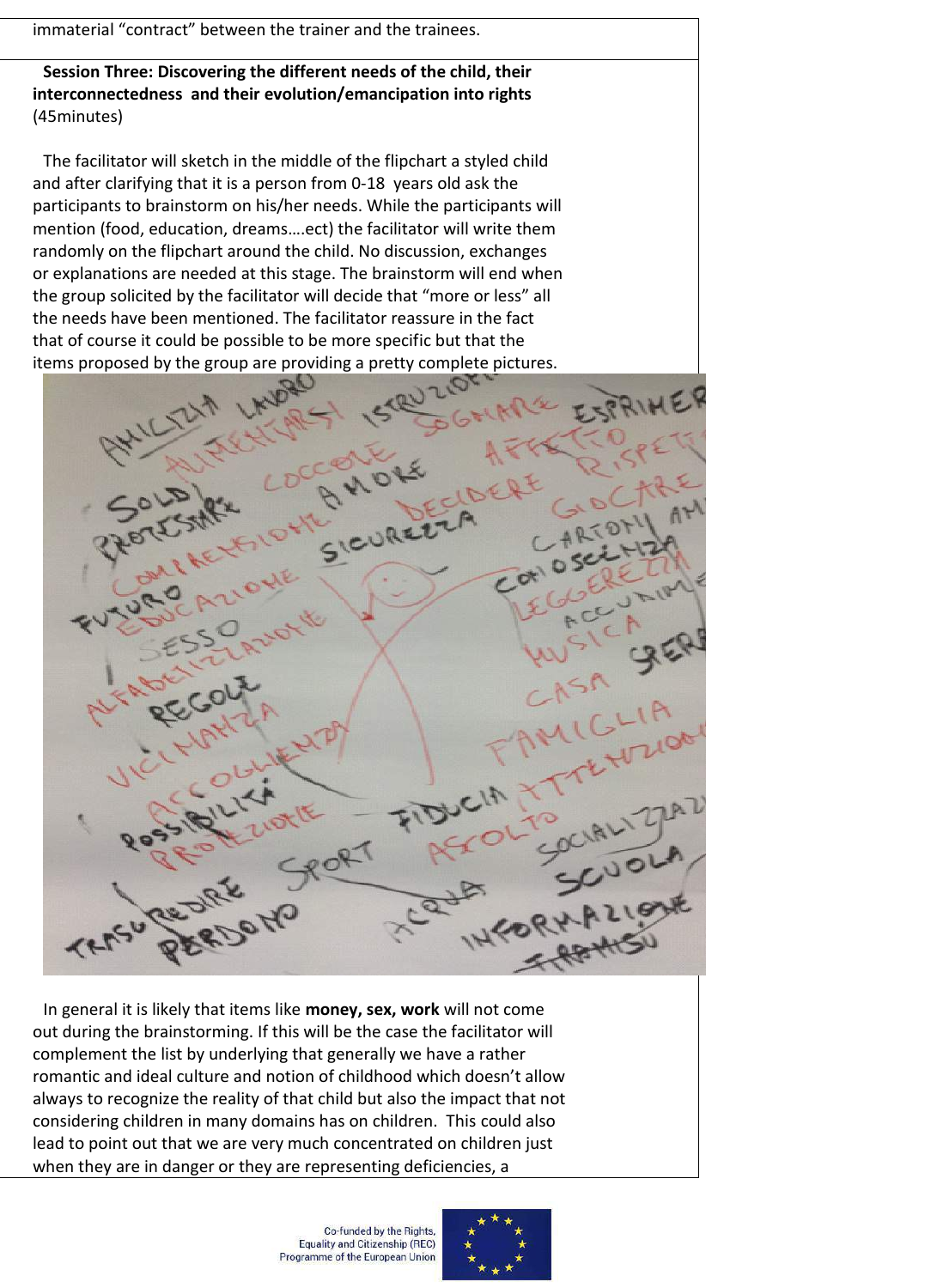specific need but with no doubts the adult world is having difficulties in integrating children in the reasoning on many domain that, at the end, will have surely a decisive direct and indirect impact on children (economy, pollution, labour market ect…). The point is that of course we recognize the needs but we mistakenly tend to see children as a "world apart" with all the consequences of this limited perspective.

The second element that could be raised in relation with the needs highlighted by the exercise is **if adults' needs are so different**. The response will be no since all children needs although through different modalities are also relevant for adults. Again we are thinking about children in a rather disconnected way by not considering that they are full persons like us and that we are persons like them. The memory exercise done at the beginning of the session could help in underlying how difficult is to remember our own childhood as it is difficult to understand what childhood means for a child. For a guardian or a foster carer it will be always very important to revive this kind of understanding and empathy.

The third element to point out is to consider that all the needs are related and that it is necessary to consider this **interconnection** in order to understand each specific need as well to appropriately respond to it. It might be highlighted how fragmented are the responses to children needs when so determined by a fragmented disciplinary vision. The facilitator will invite trainees to apply a systemic vision where it will be important to consider not just specific conditions but the relations among them. It could be highlighted how for a guardian or a foster parents is important to be aware of this system and to interact with him. This is probably one of the specificity that a guardian or a foster carer will represent if compared with a professional often very much determined by a specific mandate.

At this point the trainer will propose through a slide or a flipchart different and specific group of needs.

A need can be described as something that is necessary, very important, or essential for a person to live a healthy and productive life. Human needs can be categorised in many different ways. Figure 1 shows one way of categorising them.

•**Physical needs:** shelter, health care, water and sanitation, protection from environmental pollution, adequate food, adequate clothing, and protection from violence, exploitation and abuse, exercise for strength-endurance-coordination, opportunities for development of physical skills.

•**Social, economic and cultural needs:** knowledge of and respect for one's own language, religion and culture, stable social and economic environment, access to appropriate guidance and support, access to quality education, play and friendships, freedom from discrimination and prejudice, meaningful empowering work, and opportunities for

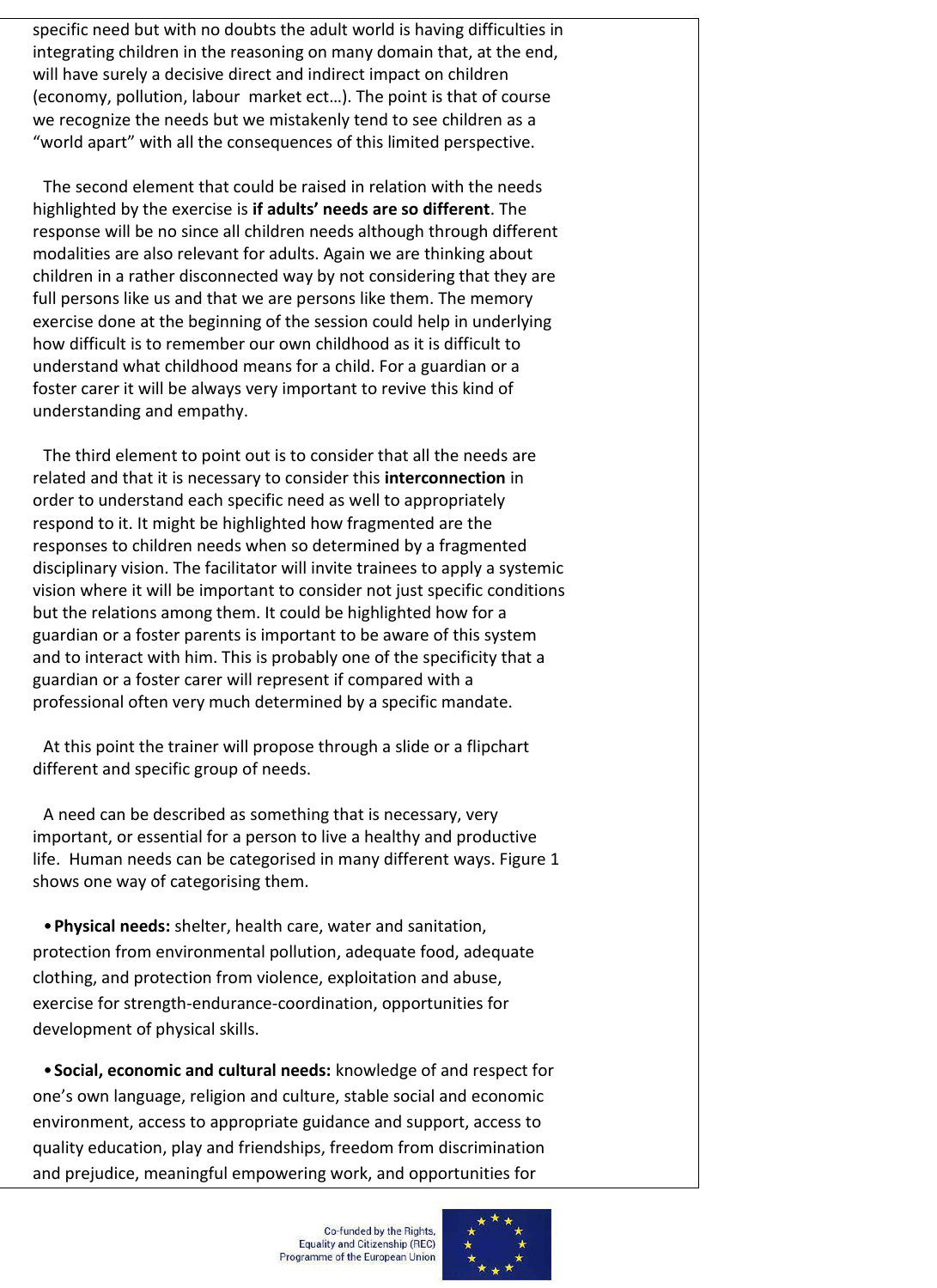service.

•**Psychological, including intellectual and emotional needs and the need to be able to exercise choices:** a stable and loving family environment, a sense of belonging and identity, age appropriate information, stimulation, and opportunities to be listened to and taken seriously, models for problem solving and critical thinking, a sense of worth, being valued by others, being able to contribute to or positively affect your world, opportunities to make choices and develop cognitive talents and creative potentials.

•**Spiritual needs:** exploration, understanding and appreciation of the nature of life, humankind and the universe -- of what lies beyond time and material world, and the possibilities to connect with the infinite and ultimate.

Human needs can often be categorised under more than one heading. A child has, for example, a need for appropriate health care, which is a social need. At times, this need may be related to serious injury or illness, which is a physical need, or related to a mental health condition, which is a psychological need. A person may rely on prayer during a period of illness, demonstrating the need for spiritual support.



If needs, such as food, good sanitation, education and access to health care are not met, children will not be able to enjoy their childhood, or achieve their optimum level of development as they grow up.

The session will end by proposing another slide to show how the CRC principles and provisions comprehends and clusters all the needs that have been considered by emancipating the needs into human rights with all the consequences of this paradigm shift. It is important to underline that the recognition of needs is very important and not alternative to a human rights paradigm. From now on we will refer to needs in relation with rights (needs/rights)

The facilitator will propose to cluster the needs/rights of the CRC in 4 area namely: **Survival/primary needs – development – protection – participation** with the child in the middle.

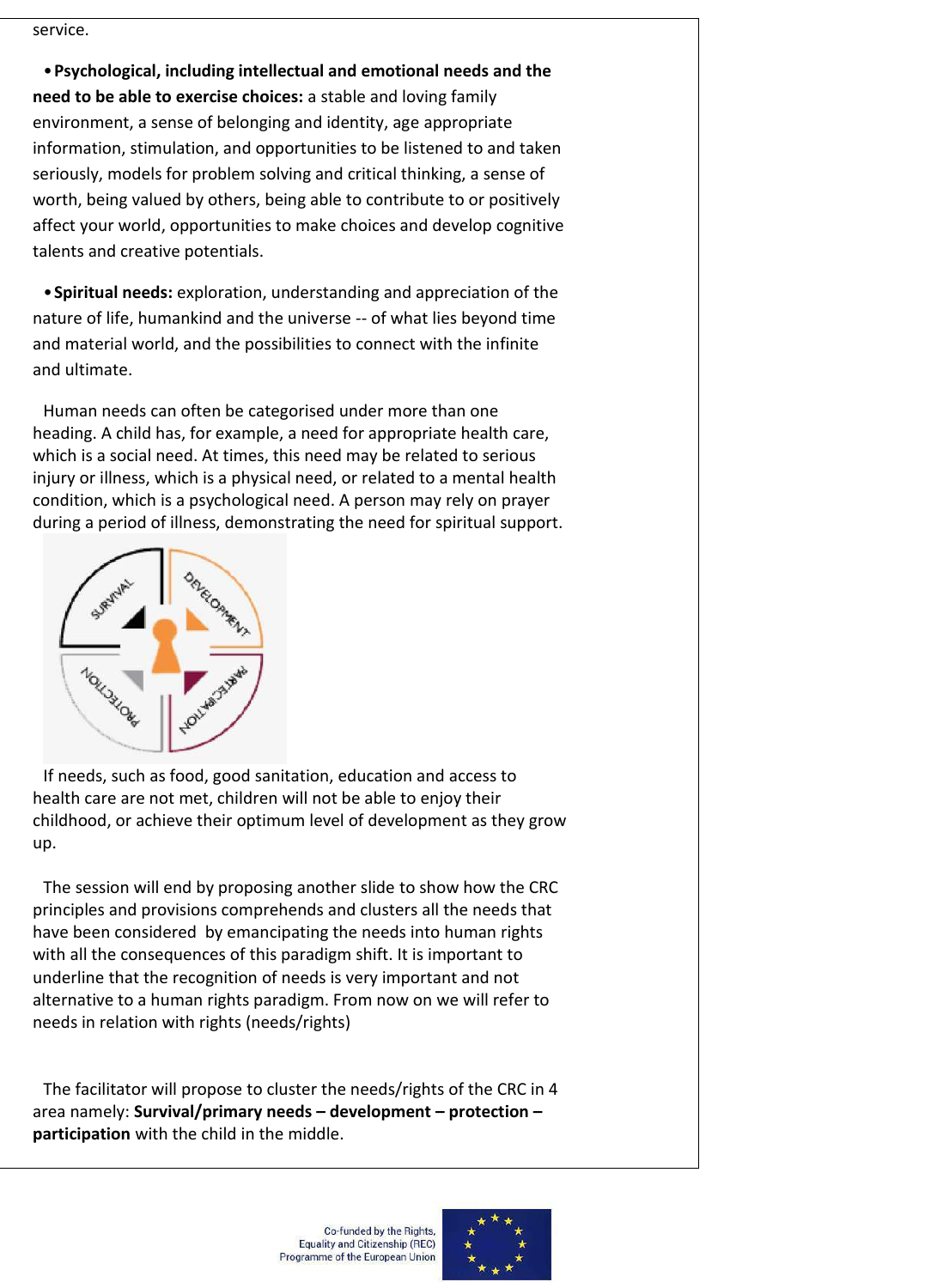| Survival [art. 23-27 - CRC]                                                                                                                                                                                                                                                                                                                                                                                                                                                                                                                                | Development fart. 27-31-CRC]                                                                                                                                                                                                                                                                                                                                                                                                                                     |  |
|------------------------------------------------------------------------------------------------------------------------------------------------------------------------------------------------------------------------------------------------------------------------------------------------------------------------------------------------------------------------------------------------------------------------------------------------------------------------------------------------------------------------------------------------------------|------------------------------------------------------------------------------------------------------------------------------------------------------------------------------------------------------------------------------------------------------------------------------------------------------------------------------------------------------------------------------------------------------------------------------------------------------------------|--|
| In this area are taken into account all needs concerning the primary biological<br>needs related to personal development, such as availability of food,<br>accommodation, medical care.                                                                                                                                                                                                                                                                                                                                                                    | In this area are taken into account all needs related to cognitive, emotional,<br>social and cultural development of the person. In this category are included:<br>educational and training needs; cultural mediation and valorization of the<br>cultural and religious identity; social relations and recreational needs, connected<br>to the right of sharing cultural, artistic and game activities with peers.                                               |  |
| Keywords                                                                                                                                                                                                                                                                                                                                                                                                                                                                                                                                                   | Keywords:                                                                                                                                                                                                                                                                                                                                                                                                                                                        |  |
| Food - Accommodation - Health care - Health conditions - Basic services<br>for children                                                                                                                                                                                                                                                                                                                                                                                                                                                                    | School - Work - Game - Life project - Cultural identity - Personal baggage -<br><b>Respect - Valorization</b><br>$^{\circ}$                                                                                                                                                                                                                                                                                                                                      |  |
| Protection [art. 19-22 and 32-37 - CRC]<br>Participation [art. 12-17-CRC]                                                                                                                                                                                                                                                                                                                                                                                                                                                                                  |                                                                                                                                                                                                                                                                                                                                                                                                                                                                  |  |
| In this area are taken into account actual and potential needs derived from the<br>specific vulnerabilities of a person in the first stage of his life proportionally to<br>the own evolving capacities. The notion of protection also includes the levels of<br>prevention, rehabilitation and empowerment. In particular, special attention is<br>paid to current or potential phenomenon related to inhuman or degrading<br>treatment, negligence, abusive detention, physical/mental abuses, violence,<br>trafficking, sexual and labour exploitation. | In this area are taken into account all those needs related to the possibility of<br>exercising one's competences to determine the own contingent and future<br>conditions. In this category are included the prerogatives related to the exercise<br>of rights and duties, conditions related to status and citizenship, the possibility<br>to access to relevant and comprehensive information, and to express opinions<br>which are taken into consideration. |  |
| Keywords:                                                                                                                                                                                                                                                                                                                                                                                                                                                                                                                                                  | Keywords:                                                                                                                                                                                                                                                                                                                                                                                                                                                        |  |
| Safe place - identification - understanding -listening - cultural mediation -<br>professionals' skills - family - group of peers                                                                                                                                                                                                                                                                                                                                                                                                                           | Information - residence permit - legal assistance - cultural and linguistic<br>mediation - rights - orientation - professionals' competences                                                                                                                                                                                                                                                                                                                     |  |
| The facilitator will propose the definition of each cluster and will<br>interact with the group to validate this passage from needs to rights.<br>The session will end by sharing this needs/rights map but also by<br>clarifying the differences between an approach based just on needs<br>with an approach based on rights. The differences will be highlighted<br>on the flipchart/slide and could solicit a short discussion with the<br>group.                                                                                                       |                                                                                                                                                                                                                                                                                                                                                                                                                                                                  |  |
| <b>Basic Needs</b><br>Approach                                                                                                                                                                                                                                                                                                                                                                                                                                                                                                                             | Human Rights Approach                                                                                                                                                                                                                                                                                                                                                                                                                                            |  |
| Needs are met or                                                                                                                                                                                                                                                                                                                                                                                                                                                                                                                                           | Rights are realised                                                                                                                                                                                                                                                                                                                                                                                                                                              |  |
| satisfied                                                                                                                                                                                                                                                                                                                                                                                                                                                                                                                                                  | (respected, protected, and<br>fulfilled)                                                                                                                                                                                                                                                                                                                                                                                                                         |  |
| Needs do not imply                                                                                                                                                                                                                                                                                                                                                                                                                                                                                                                                         | Rights always imply                                                                                                                                                                                                                                                                                                                                                                                                                                              |  |
| duties or obligations                                                                                                                                                                                                                                                                                                                                                                                                                                                                                                                                      | corresponding duties or<br>obligations                                                                                                                                                                                                                                                                                                                                                                                                                           |  |
| Needs are not                                                                                                                                                                                                                                                                                                                                                                                                                                                                                                                                              | Human rights are always                                                                                                                                                                                                                                                                                                                                                                                                                                          |  |
| necessarily universal                                                                                                                                                                                                                                                                                                                                                                                                                                                                                                                                      | universal                                                                                                                                                                                                                                                                                                                                                                                                                                                        |  |

Co-funded by the Rights,<br>Equality and Citizenship (REC)<br>Programme of the European Union

universal

necessarily universal

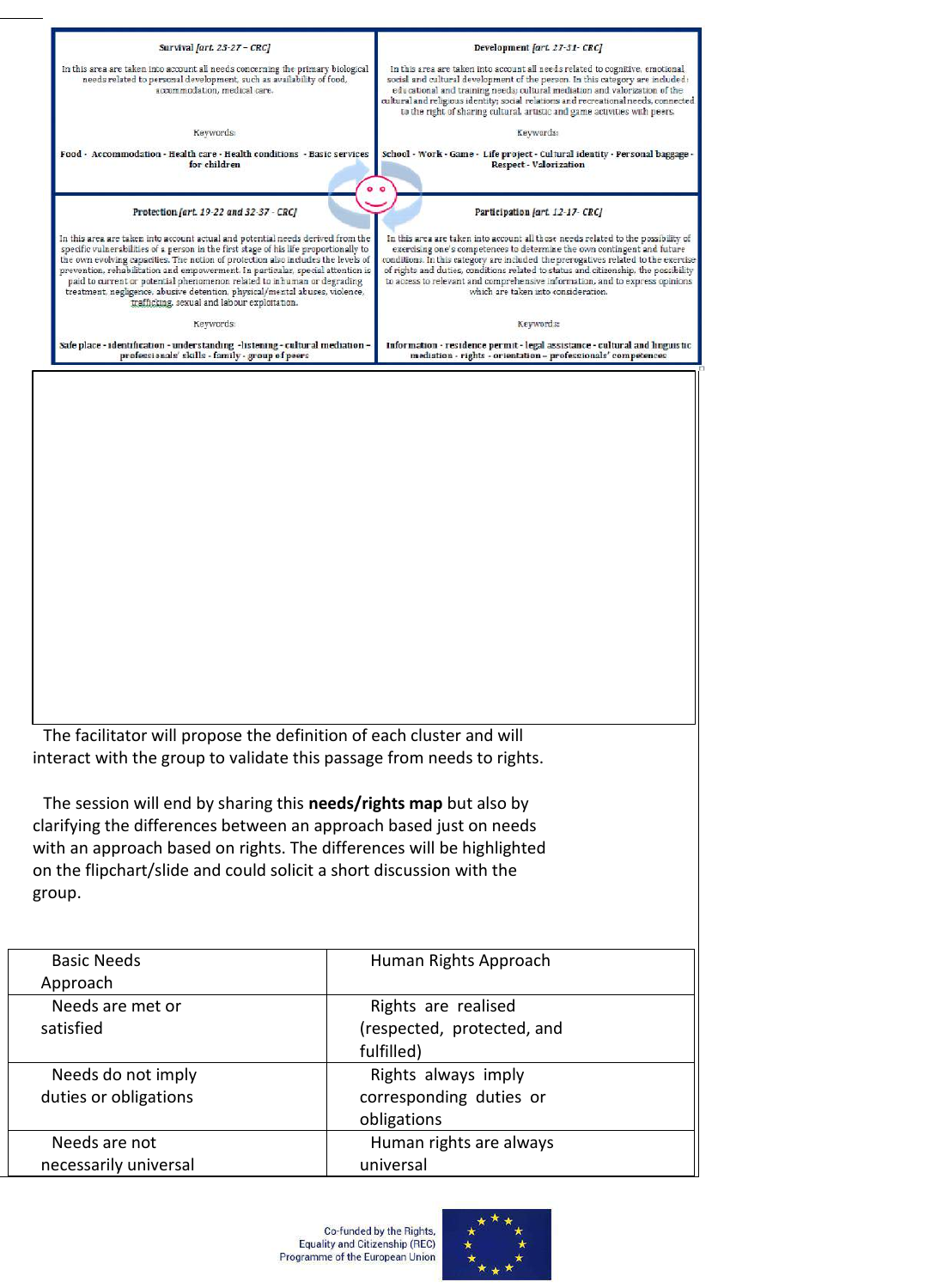| Basic needs can be                                                                                                                                                                                                                                                                                                                                                                                                                                                                                                                                                                                                                                                                                                                                                                                           | Human rights can be          |  |
|--------------------------------------------------------------------------------------------------------------------------------------------------------------------------------------------------------------------------------------------------------------------------------------------------------------------------------------------------------------------------------------------------------------------------------------------------------------------------------------------------------------------------------------------------------------------------------------------------------------------------------------------------------------------------------------------------------------------------------------------------------------------------------------------------------------|------------------------------|--|
| met by focusing on                                                                                                                                                                                                                                                                                                                                                                                                                                                                                                                                                                                                                                                                                                                                                                                           | realised only by attention   |  |
| goals or outcomes                                                                                                                                                                                                                                                                                                                                                                                                                                                                                                                                                                                                                                                                                                                                                                                            | to both outcome and          |  |
|                                                                                                                                                                                                                                                                                                                                                                                                                                                                                                                                                                                                                                                                                                                                                                                                              | process                      |  |
| Needs can be                                                                                                                                                                                                                                                                                                                                                                                                                                                                                                                                                                                                                                                                                                                                                                                                 | Human rights are             |  |
| ranked in a                                                                                                                                                                                                                                                                                                                                                                                                                                                                                                                                                                                                                                                                                                                                                                                                  | indivisible because they are |  |
| hierarchy of                                                                                                                                                                                                                                                                                                                                                                                                                                                                                                                                                                                                                                                                                                                                                                                                 | interdependent; there is no  |  |
| priorities                                                                                                                                                                                                                                                                                                                                                                                                                                                                                                                                                                                                                                                                                                                                                                                                   | such thing as "basic rights" |  |
| Needs can be met                                                                                                                                                                                                                                                                                                                                                                                                                                                                                                                                                                                                                                                                                                                                                                                             | Charity and benevolence      |  |
| through charity and                                                                                                                                                                                                                                                                                                                                                                                                                                                                                                                                                                                                                                                                                                                                                                                          | are optional whereas rights  |  |
| benevolence                                                                                                                                                                                                                                                                                                                                                                                                                                                                                                                                                                                                                                                                                                                                                                                                  | involve duty or obligation   |  |
| It is seen as                                                                                                                                                                                                                                                                                                                                                                                                                                                                                                                                                                                                                                                                                                                                                                                                | In a human rights            |  |
| acceptable to state                                                                                                                                                                                                                                                                                                                                                                                                                                                                                                                                                                                                                                                                                                                                                                                          | approach, this means that    |  |
| that "80% of all                                                                                                                                                                                                                                                                                                                                                                                                                                                                                                                                                                                                                                                                                                                                                                                             | 20% of all children have not |  |
| children have had                                                                                                                                                                                                                                                                                                                                                                                                                                                                                                                                                                                                                                                                                                                                                                                            | had their right to be        |  |
| their needs met to be                                                                                                                                                                                                                                                                                                                                                                                                                                                                                                                                                                                                                                                                                                                                                                                        | vaccinated realised          |  |
| vaccinated."                                                                                                                                                                                                                                                                                                                                                                                                                                                                                                                                                                                                                                                                                                                                                                                                 |                              |  |
| >>> HAND OUT - NEEDS/RIGHTS MAP                                                                                                                                                                                                                                                                                                                                                                                                                                                                                                                                                                                                                                                                                                                                                                              |                              |  |
| The ending point is to propose the guardian and the foster carer as<br>actors who are concretely recognizing and supporting the needs to<br>implement children rights in relation with the unique child that they<br>are caring for within a complex system of conditions and actors whose<br>function and relations could be identified through the same map.<br>By the end of this session a first basic map/contest to define the role<br>of guardian will be evident to the trainees. The rest of the training will<br>aim at further specifying this map to provide the trainees to be<br>equipped with the orientations to develop their experiences with<br>children. These very experiences will provide further elements to grow<br>and articulate the basic map provided by the foundation course. |                              |  |
| Session Four: Applying a child rights based approach in considering a<br>real case study (90 minutes)                                                                                                                                                                                                                                                                                                                                                                                                                                                                                                                                                                                                                                                                                                        |                              |  |
| At this point the participants will be asked to concretely apply the<br>proposed approach to a case study. They will be divided into groups of<br>maximum 5 persons randomly, each group will receive a different real<br>case (half a page description not too technical but narrative) and they<br>will be asked in 45 minutes to:                                                                                                                                                                                                                                                                                                                                                                                                                                                                         |                              |  |
| • understand the case and decide how they will relate with the child<br>in order to better understand the information                                                                                                                                                                                                                                                                                                                                                                                                                                                                                                                                                                                                                                                                                        |                              |  |
| • define a series of needs/rights together with a correspondent<br>actions that the protection system should promote                                                                                                                                                                                                                                                                                                                                                                                                                                                                                                                                                                                                                                                                                         |                              |  |
| • identify which actors of the system should be involved                                                                                                                                                                                                                                                                                                                                                                                                                                                                                                                                                                                                                                                                                                                                                     |                              |  |

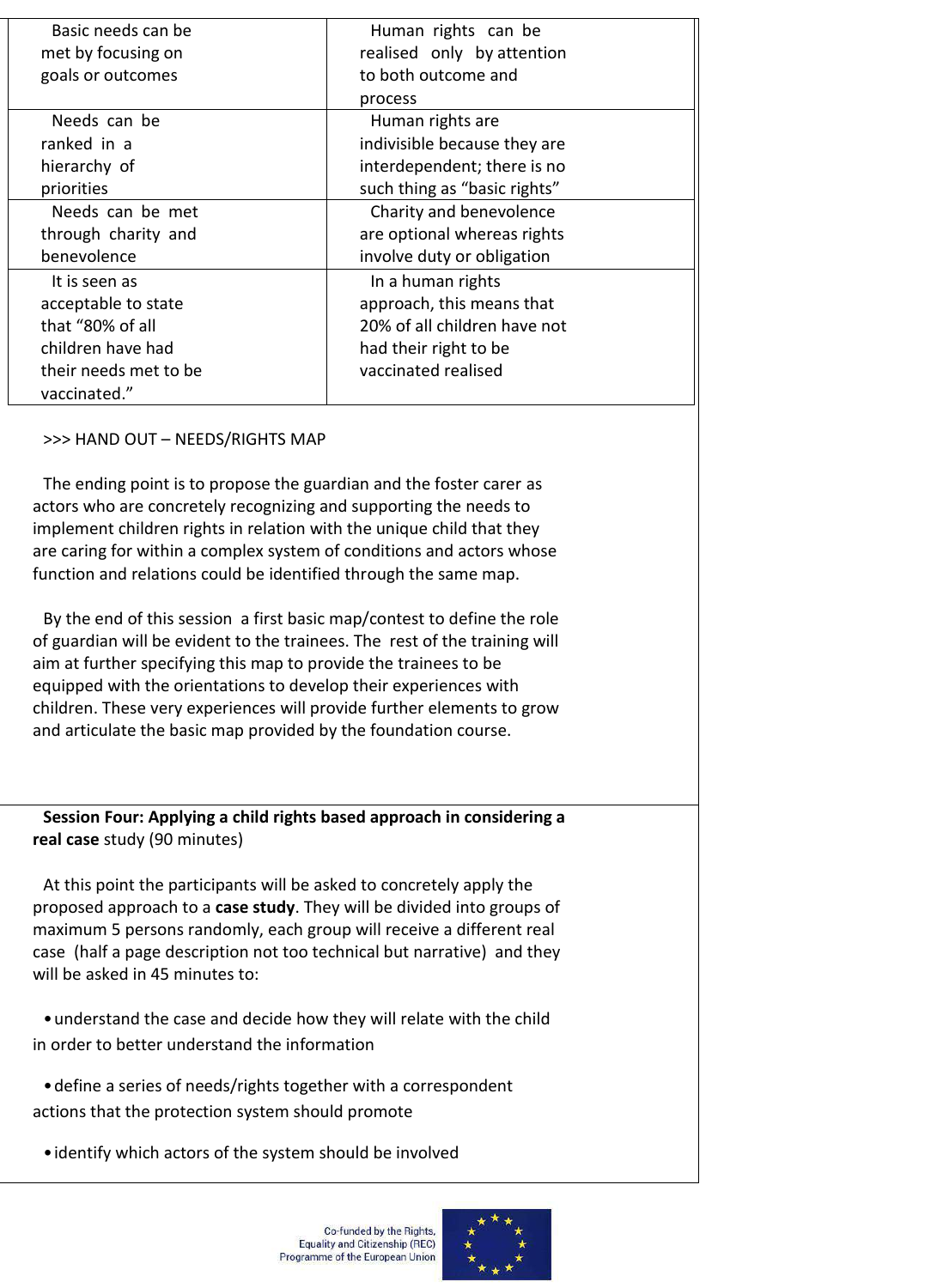Each group will present in plenary the case and the results of the reflections developed (5/10) minutes each group). The facilitator will support and slightly comment the presentation by recalling their connection with the needs/rights map as well as with the need of connecting elements and systemically identifying relation among things.

The session will close by pointing out the following:

•each case is different as each story is different. The guardian and the foster carer should provide a response based on the diversities that the child is proposing and always value the story of the child.

•The perspective of the child has always to be taken in consideration

•The guardian/carer play a unique systemic function to promote the interest of the child in the sense that he/she is supporting the connection of elements in the context of the child



•The guardian/carer should know, comprehend, do and be. Each child story need a person that activate all this dimensions.

The Safeguard Logo will give the opportunity to explain child, story, context, proximity with the guardian/carer

**Session five: The CRC key principles as integrated objectives and means to ensure the child's well-being and protection** (45 minutes)

Starting from the previous map presented the facilitator will at this point introduce to the participants the 4 key principles of the CRC namely **best interest of the child, protection life and survival, participation and non discrimination**.



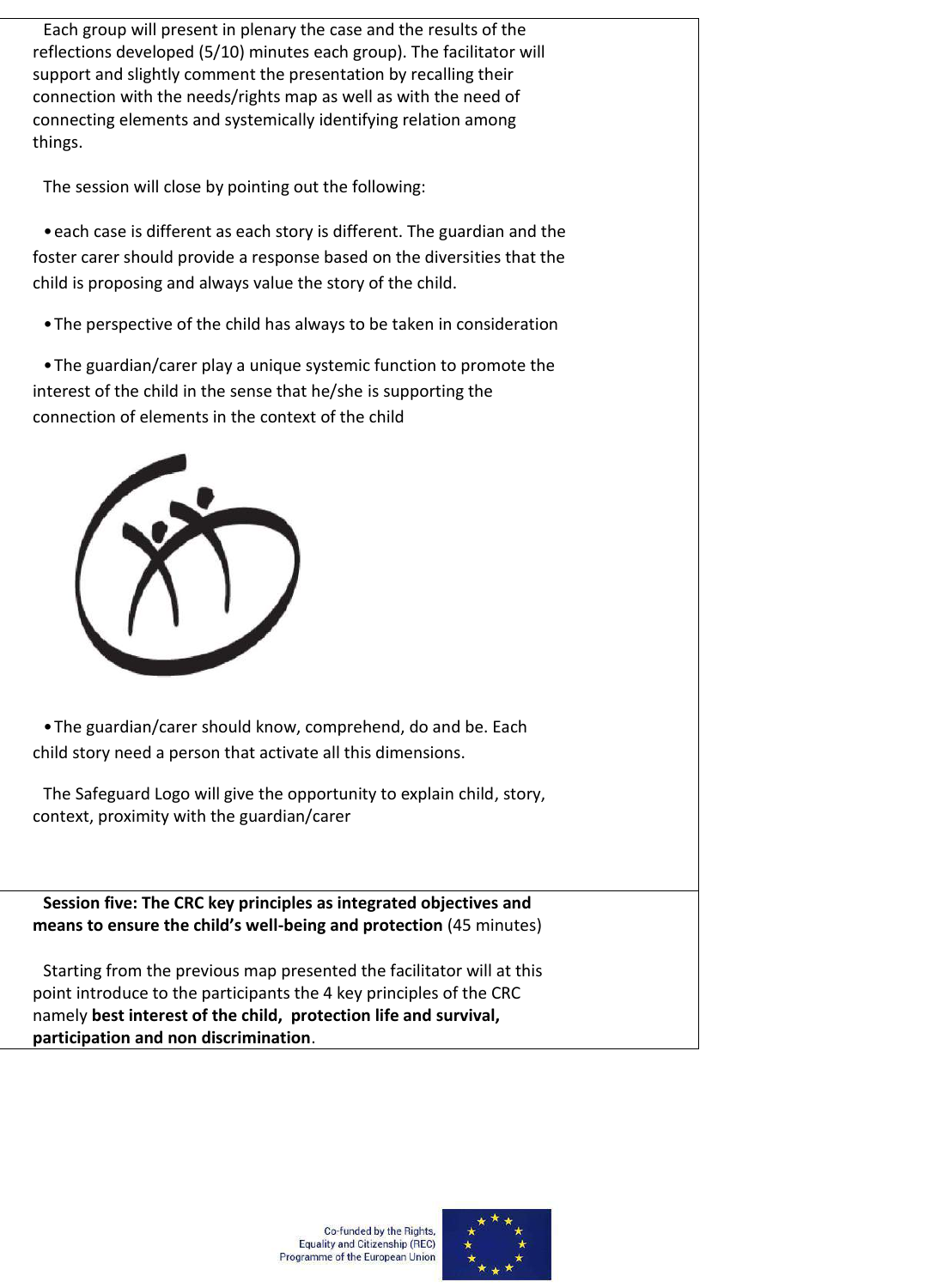

They have to be presented starting from the specific article of the CRC as the purposes, the context and the atmosphere that should determine the project of every guardian/carer.

The trainer should emphasize that these principles are not just a

ratified the CRC should respond for their implementation.

At the same time it could be also proposed that the set of CRC principles and provisions represents a holistic pedagogy that should constitute the main reference for guardians/carer but also for all professionals and actors working with and for children.

The session could host some exchange and discussion in plenary based on the information proposed and the ideas of the trainees

The trainer will hand out to the participants the text of the CRC better if simplified by clarifying that each guardian/carer has something to do with all the articles contained in it.

>>> HAND OUT – CRC (simplified version)

The module will close by a recap of the items that have been touched over the day that represents the basis to proceed in the training. The trainer might recall with a slide (flipchart) the objective of the training inviting the trainees to consider their connection with their experience.

# **Day 2**

**Guardianship and foster care in context – Main elements to understand how they are defined and work at national level**

## **Learning Objectives**

This module comprises 6 sessions aimed at providing the participants an overall idea on how guardianship and foster care are implemented at national level by identifying also strengths and weaknesses. During the day it will also be presented the specific domain of work and group of children that will be taken in consideration in each respective country as well as the specific functions that

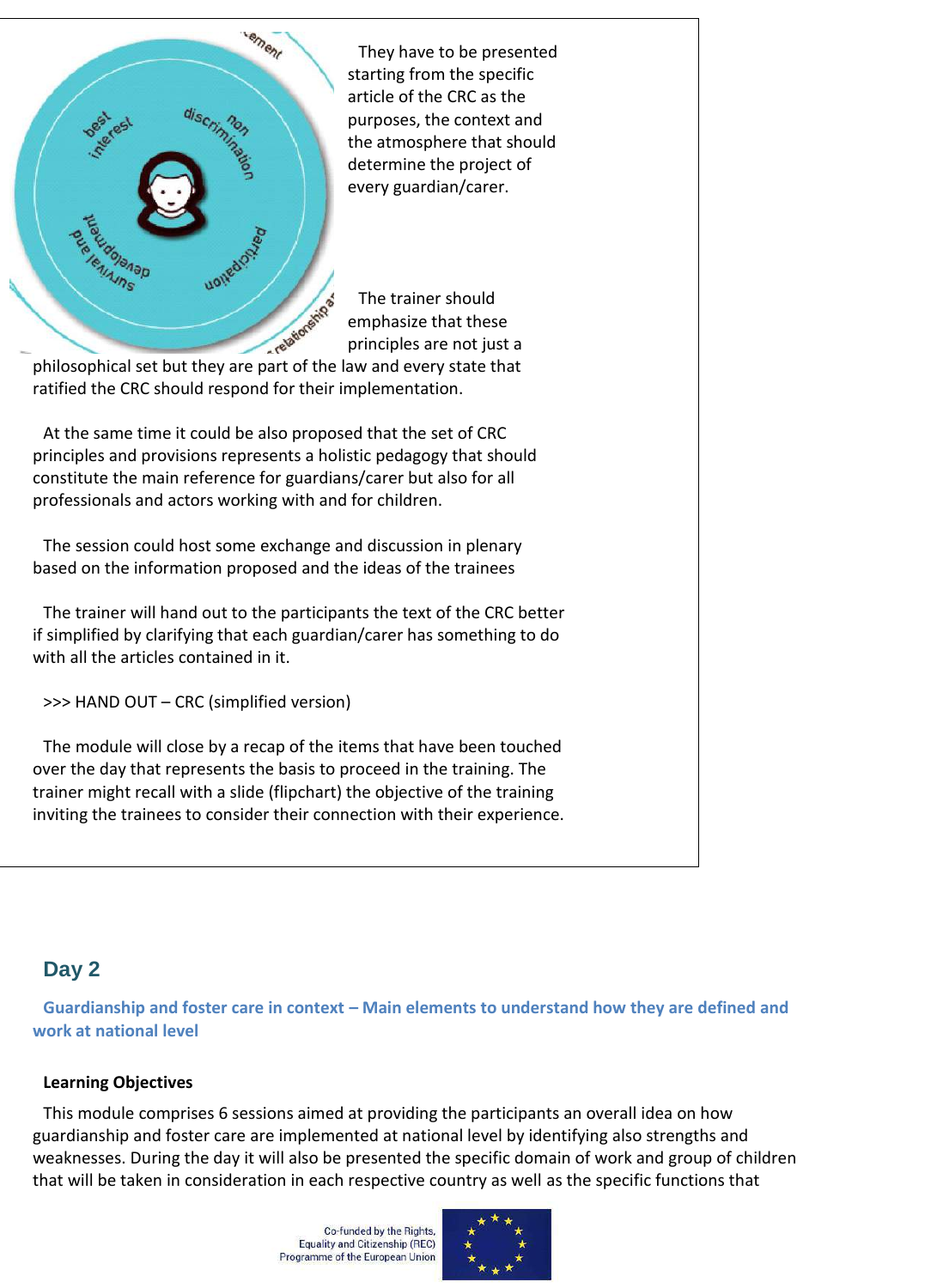guardians/foster carers should apply according to child rights based approach. An insight on resilience, narration and active listening will be shared and discussed. By the end of the day the participants should be able to:

•Have a clear picture on how guardianship and foster care are defined and work in the national context with their strength and weaknesses

•Understand how these institutes apply to a specific domain of work such as migration, abuse following the orientations decided by the ELFO project partners at national level

•Comprehend what are the challenges to apply a child rights based approach in relation with the variables identified at national level

•Understand the importance to consider the narration of the child and the guardian/carer capacity to listen as key to recognize and support the resilience of the child.

#### **Session Zero – Welcome of participants** (15 minutes)

The training environment should be always warm, friendly and welcoming for the participants. Setting this dimension is very important to develop a pleasant learning environment but also to convey the message that the starting point of every relation (as its closing moment) determine the quality of what happen in between. Even very technical matters could be presented by creating a context that activate the participants and favour its capacity to connect things among each other as well as to the personal and diverse experience that every person is carrying in the training experience. A part from meeting each participant at the arrival the facilitator will set an informal and cheerful environment by asking light questions or narrating something about himself/herself.

#### **Session One – Biographic exercise (15 minutes)**

As in the previous day, and with the same purpose, the participants will be asked to think about a moment of their childhood/adolescence (0-18) that was difficult. The reasons why they will be asked to start the day with this biographic little exercise have been already explained during they one but they can be reiterated if necessary. In order to save time each person after a 3/5 minutes meditation/remembrance will not be asked to narrate the specific event to the plenary but just to the participant sitting next. This session could be relatively short but it should not be rushed.

#### **Session Two – Recap of Day 1 main elements (20 minutes)**

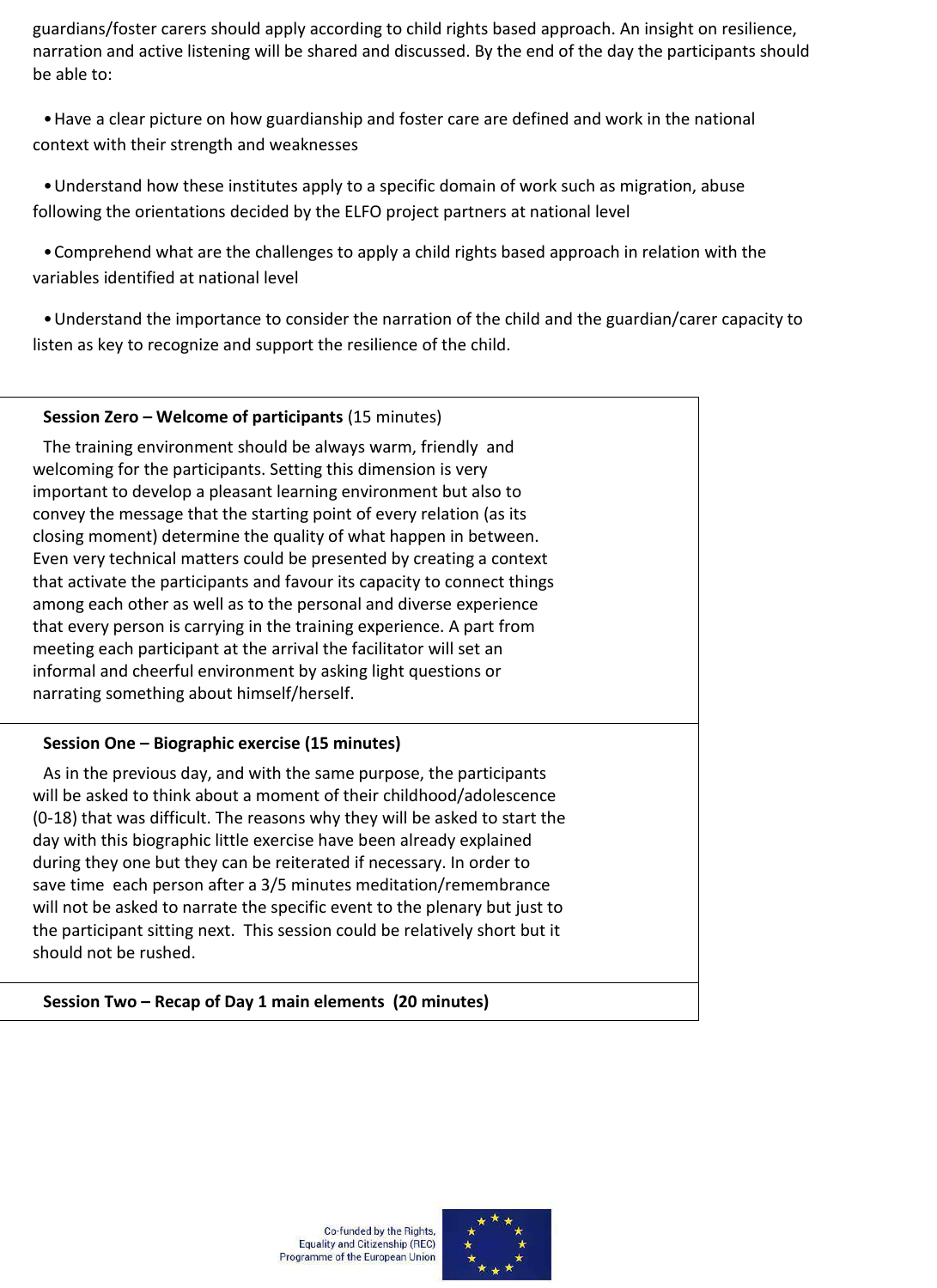

he facilitator will recall the main elements of day one in order to refresh the memory of the group but also to guarantee the continuity and circularity of information and processes that connect the three days of training as well as the overall approach. The various sessions could be rapidly recalled as well as the 4 main objectives of the training. The facilitator will ask the participants if some doubts/questions arose from the first session. In order not to delay the program floating issues and questions could be marked on a flipchart (**fridge**) in order to be addressed sometimes along the program.

This practical measure aimed at giving proper consideration to the requests of participants without creating problem for the agenda of the training could be applied even from the very first day. It could reassure the participants about the capacity of the training environment to listen (in line with the principles that are proposed) and at the same time provide a tool to keep the program rolling while considering the various issues that will arise along the process. Sometimes it could be a useful "escape" in the hands of the facilitator from lengthy and not productive discussions.

#### **Session Three – Presentation of National Context Guardianship and Foster care (60 minutes)**

The trainer will present through a frontal presentation the Guardianship and Foster care system in place in each own country according to the national assessment carried out by each partner. At the end of the presentation a space for questions and answer will be left.

The structure of this presentation could apply the index that have been shared to conduct the national assessment by keeping in mind not to be too long and keep the presentation rather interactive.

## **Session Four – Connection (strength / weaknesses) of the national context with CRC Map – working group (60 minutes)**

After having presented the national situation the facilitator will go back to the survival, development, protection, participation map presented during day one and will solicit, feed a plenary analysis to connect the national situation with these 4 domains based on children rights. The content of this session have to be prepared before by each

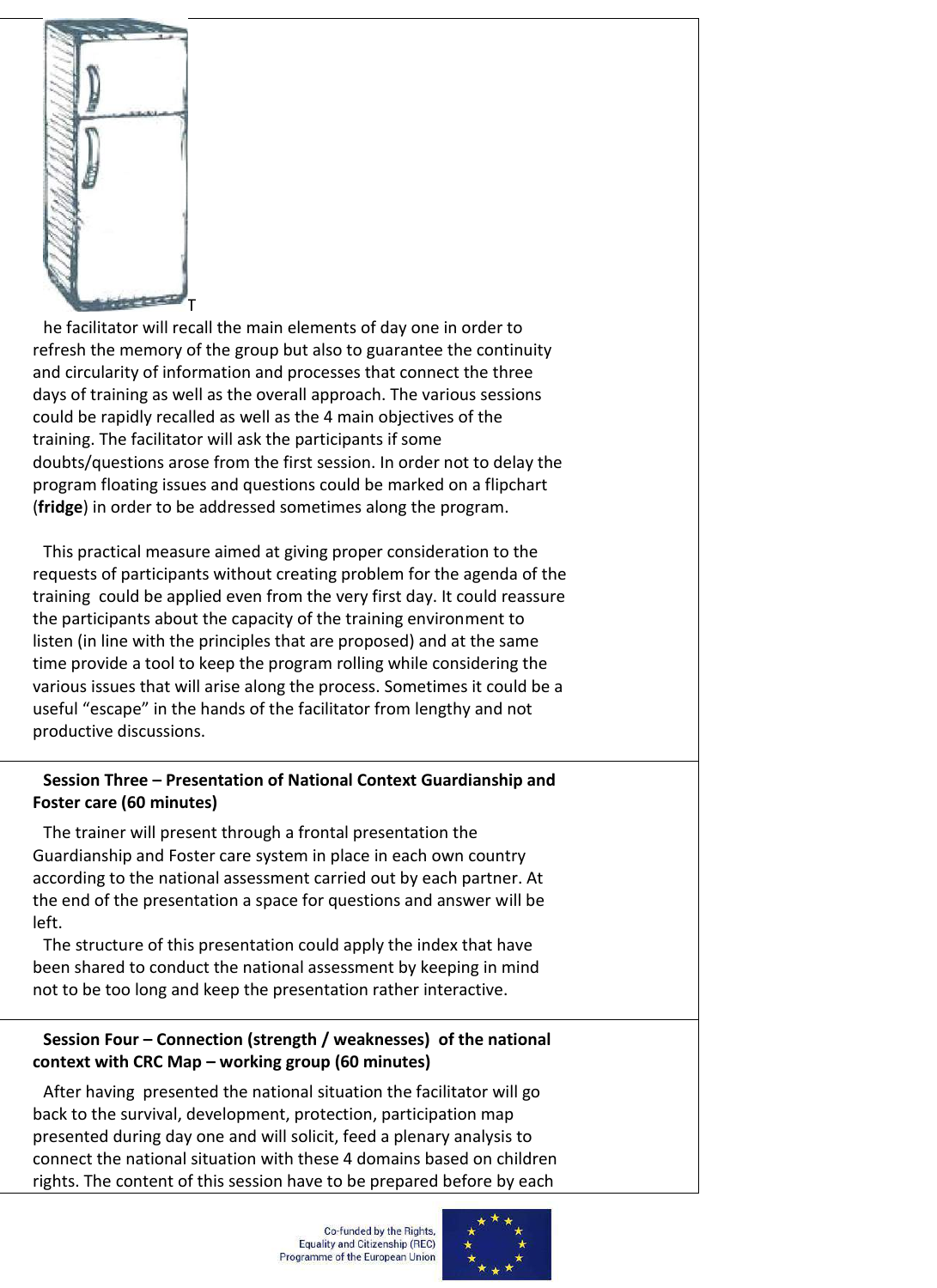facilitator in order to support the group analysis and come up with a final "assessment" that clarify what are the strengths and the weaknesses of the system according to a child rights map leaded perspective. This collective exercise could be done in plenary with a flipchart that gradually is going to be filled of elements along the discussion or the facilitator could decide to have a first 20/30 minutes presentation and then divide in 4 working groups that will process the presentation according to the CRC map where each group will try to identify strengths and weaknesses on a single item (survival, development ect.) and present it to the plenary. Of course this second option risk to take more time.

#### **Session Five – Presentation of specific/thematic problems addressed at national level (60 minutes)**

As agreed in Avigliana the trainer or the additional resource person will introduce the main issues addressed by each of the partners (migration, violence, maltreatment, justice). It will be important also in this thematic presentation to try reproduce the rights based map shared in the previous session. It is also suggested to conduct the explanation by using a significant case study and deriving from it an analysis of needs/rights and responses of the child protection system. The following session (6) will be devoted to identify the functions of guardians/carers in relation with the specific domain of work selected at national level.

#### **TO BE PREPARED BY EACH PARTNER**

## **Session Six – connection of guardians/carer functions with CRC map (60 minutes) working group**

The group will be divided into groups composed of 4/5 persons. The group will be asked to work on the case study presented in session six by identifying what the guardian/carer should do in the 4 areas of primary needs/development/protection/participation and with which other actor should relate. If there is no time each group could be asked to consider just one area such as primary needs/development ….The groups will report in plenary the results of their work and the trainer will complement the presentation with elements that are deemed necessary in order to clarify guardians/carers' functions in the specific domain considered at national level. The use of a concrete case study both in session 5 and session 6 will help in not being too generic or theoretical.

#### **Session Seven – Vulnerabiliy, resilience and contexts – the role of the guardian/carer (45 minutes)**

The trainer introduces the concepts of vulnerability and resilience: children are often per se considered 'vulnerable' and in need of special protection. Existing definitions have reached consensus that **vulnerability** is an aggregate concept composed of a dynamic interaction of risk and **resilience**. Vulnerability is caused by risk and balanced by resilience, i.e. the capacity to handle the risk. Measures

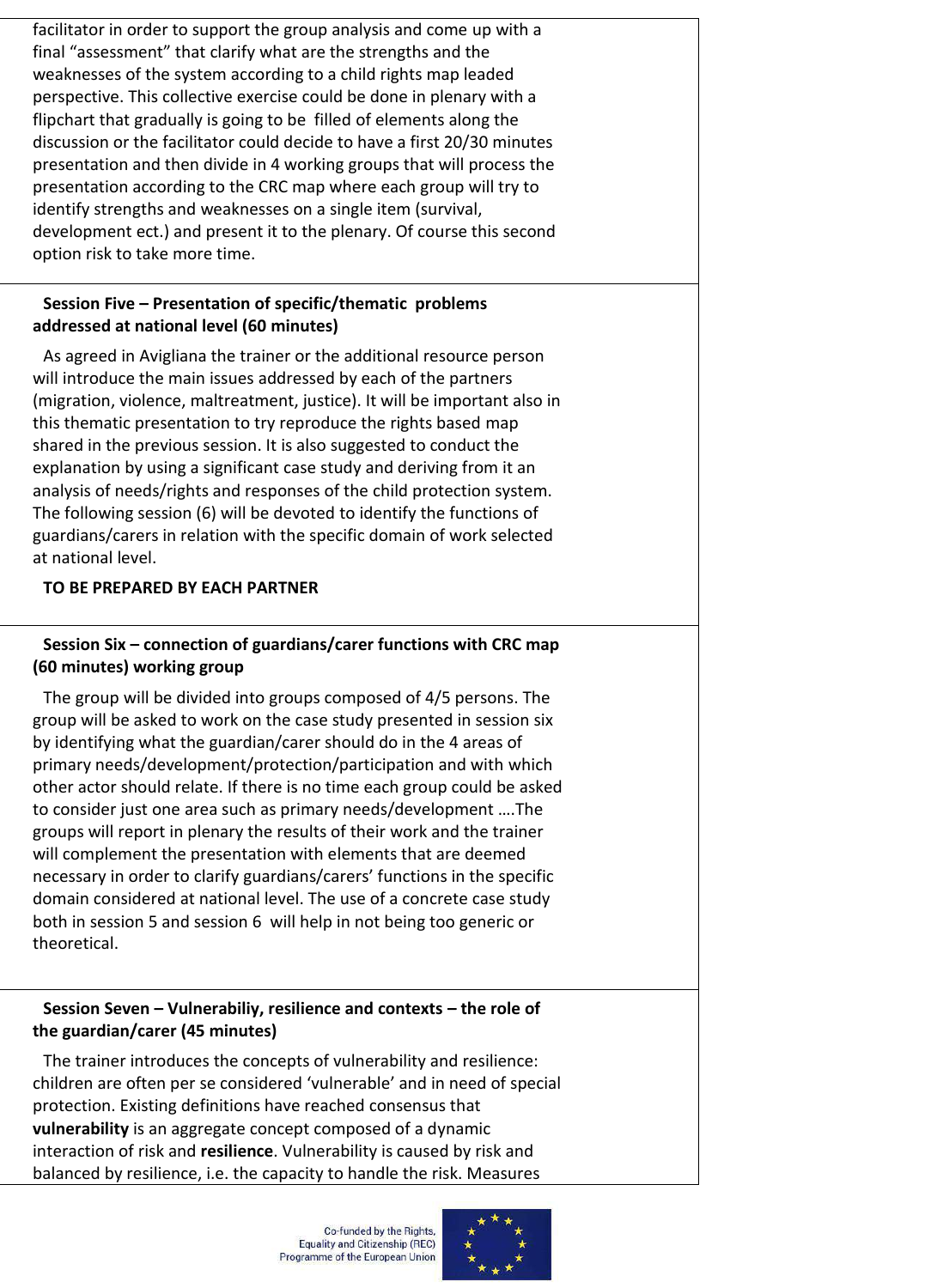that seek to reduce risks and at the same time strengthen resilience will therefore be well placed to reduce vulnerability. The guardianfoster carer hold a position that can reinforce resilience, reducing risks and contribute to broad-scale prevention.

Risk and resilience, as the determinants of vulnerability, are neither isolated nor static but need to be understood according to a dynamic ecological model: personal risks and resilience are closely intertwined with risks and resilience deriving from direct and indirect relations, systems and environments that individuals are exposed to and interact with. Among these, individual characteristics and resources (individual factors) represent relevant conditions of the context in which a person lives (contextual factors including family, social group and environment).

After this brief introduction the trainer presents a model based on the centrality of the child in order to qualify resilience in relation with factors of risk and protection. Resilience in physics is the ability of a body not to alter after being subjected to different severe conditions.

In our context is conceived as

•the strength of the person, family, community to withstand pressures

•the ability of the person, family, community to resist destructive (not positive, developmental) change

•the ability of the person, family, community to retain positive characteristics despite adversity

•individual and relational resilience

•Existing positive qualities, characteristics, behaviours, functioning, relationships that were retained from before the adversity , i.e. they survived the exposure to adversity.

(Papadopulos)

Kramer and Bala developed a research model observing asylum seekers people and refugees living in setting of arrival. The first dimension describe the level of resilience in relation to protection/risk factors which depends on the alchemy among 3 dynamic and interdependent dimensions of the relation person/context:

**a) LEVEL OF CAOS:** intended in relation with the capacity of the person to give an order and a meaning to the various aspects of his/her own experience

**b) LEVEL OF CONTROL**: intended as the capacity of the person to govern the elements of his/her reality and context

**c) LEVEL OF FLEXIBILITY**: intended as the capacity of the person to change its coping schemes and adapt to the changes of his/her context.

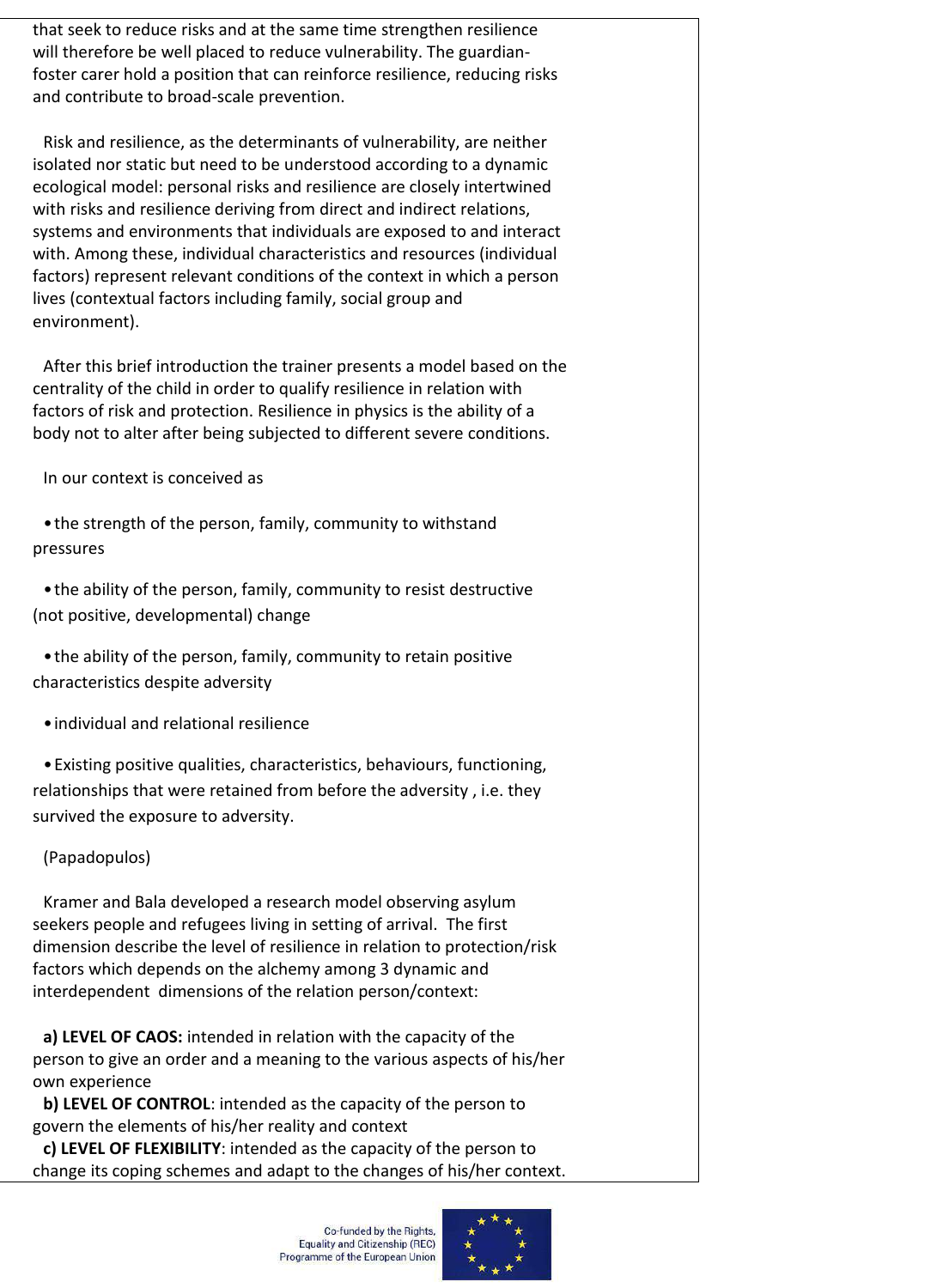Following the overall approach of the research, the narration intended also as reflective or self-narration - largely remain the way through which these dimensions could be owned, interacted and systematized by the child.

In order to further qualify these dimensions, we tentatively identified 10 key factors which are likely to influence the 3 dimensions mentioned above:

- 1) SELF IMAGE
- 2) SOCIAL CONTACTS
- 3) ACTIVITIES
- 4) CORPORAL/BODY DIMENSION
- 5) SPIRITUALITY
- 6) CULTURAL TOOLS
- 7) RELATION WITH THE PAST
- 8) PERSPECTIVES
- 9) KNOWLEDGE OF THE SURROUNDING ENVIRONMENT
- 10) KNOWLEDGE AND AWARENESS OF RIGHTS (and wrongs)

Risk and resilience are understood according to an ecological model. They interact at multiple levels and are accumulating: personal risk and resilience are closely intertwined with risk and resilience deriving from relationships, socio-political systems and the environment. Child vulnerability can be caused or exacerbated when the capability of the adults to implement child rights standards is weak and when they do not succeed to safeguard the human rights of the child in practice. This is understood as structural vulnerability. Structural vulnerability is related to state structures, action or inaction, and can result in the violation of the rights of the child.

The facilitator could introduce the ecological understanding of 'vulnerability' using the following graphic representations (see figure below).



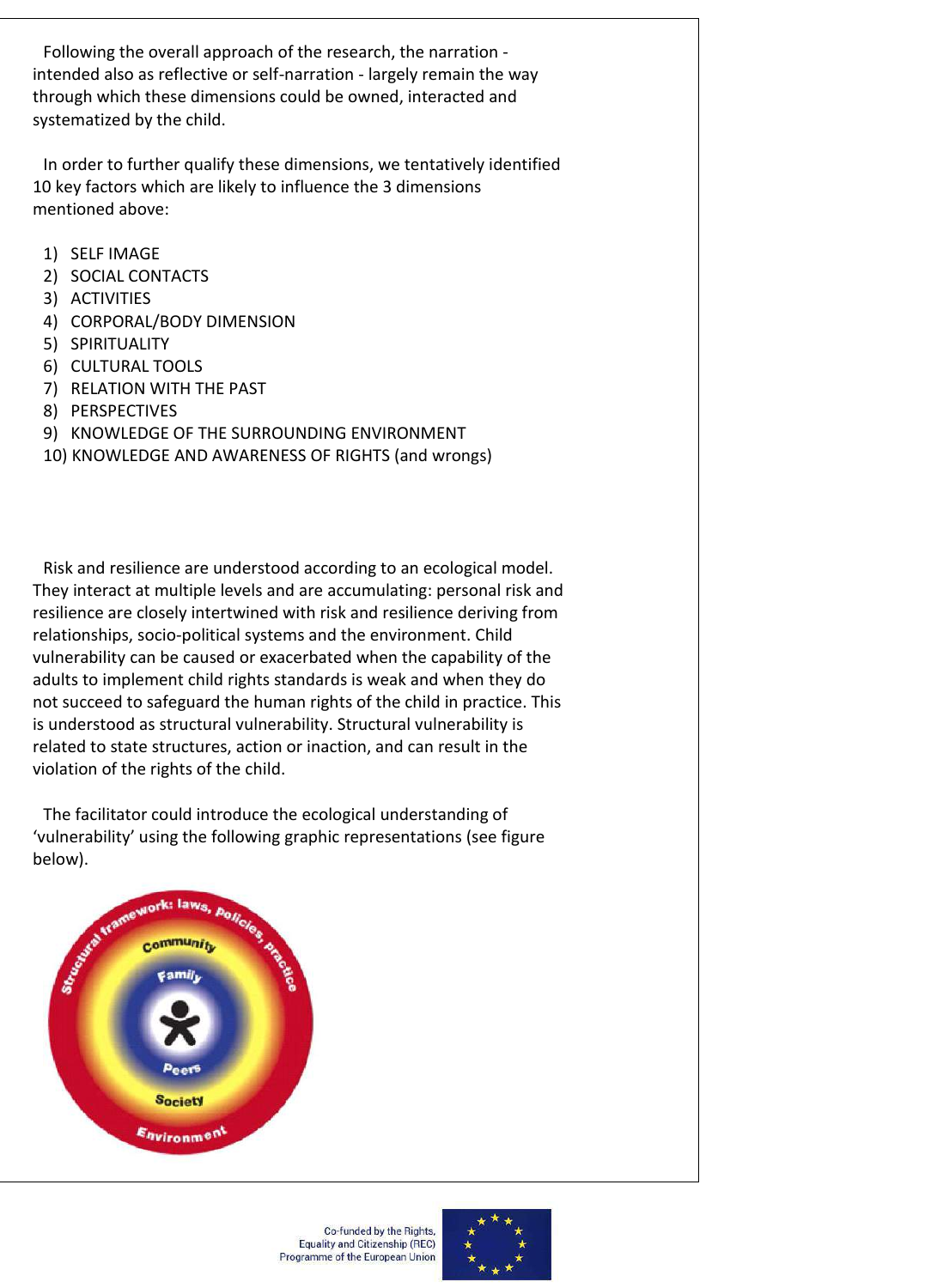## **Session Eighth – Story, narration and active listening** (45 minutes)

GATE GAME a partire da art.12 e GC 12 Attitudes, capacities, skills 45'



This session aims at underlying the importance for the guardian/tutor to have the capacity to listen as a basis for recognition and participation of the child.

The notion of participation should be understood as a principle that is expressed in many single rights through processes included in relevant international human rights tools. If an integral and holistic perspective is sought, child participation should be considered in connection with a set of interrelated rights of the CRC, including article 12, given the existing interrelation of rights, articles and instruments.

Article 12 of the CRC mentions:



four general principles of the Convention. As such, the right to be heard (article 12) is not only a right in itself, but should also be considered in the interpretation and implementation of all other rights including article 2 (the right to non-discrimination), article 6 (the right to life, survival and development) and, in particular, is interdependent with article 3 (primary consideration of the best interests of the child). Furthermore, article 12 is connected to all other articles of the

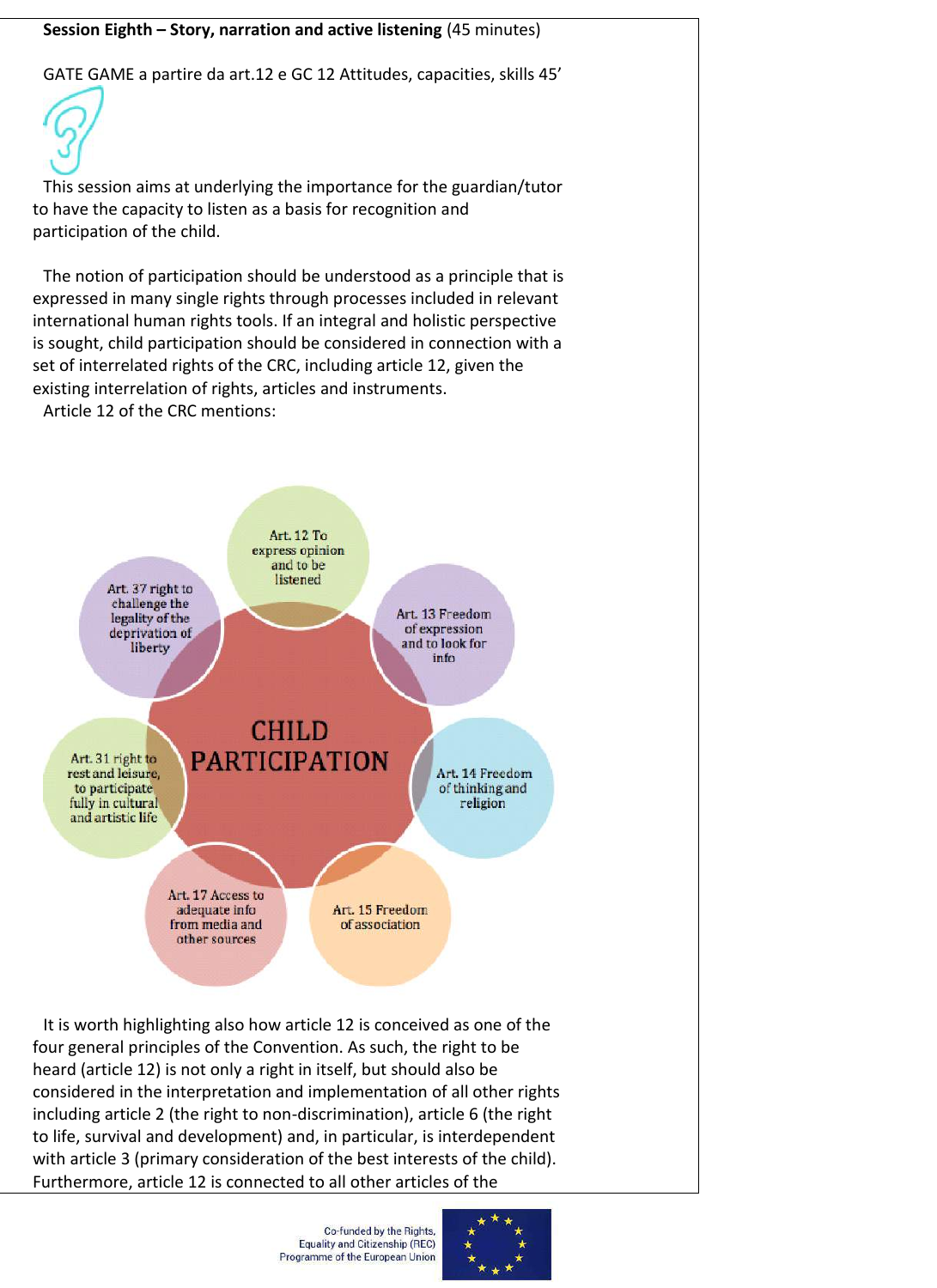Convention, which cannot be fully implemented if the child is not respected as a subject with her or his own views on the rights enshrined in the respective articles and their implementation.

Participation and the right to be heard is connected with the possibility and capacity to express and narrate.

The Etymology of the word Narration from Latin *narrationem* (nominative narratio) "a relating, narrative," noun of action from past participle stem of narrare "to tell, relate, recount, explain," literally "to make acquainted with," *….*

It is very likely the case that the most natural and the earliest way in which we organize our experience and our knowledge is in terms of the narrative form.

Jerome Bruner, The Culture of Education

Jerome Bruner proposed that the mind structures its sense of reality through "cultural products, like language and other symbolic systems," and he focuses on the idea of narrative as one of these cultural products

Introduction of the GATE GAME a device that DCI developed in order to facilitate the narration of the child. It is composed of 16 cards and each card reflects an important dimension of the child's story and individual experience.



Each card/dimension comes in a positive and in a negative end-point, allowing the child to choose which end-point (positive or negative) corresponds to his/her experiences. The stories thus collected provide important elements that can help us understand if and how the needs of the child are corresponded by appropriate responses in the context where they are living. The cards can be downloaded here http://www.gate-eu.org/the-gate-game.html

The Gate Game can be used, also by a guardian/carer, to arouse narrations and establish relationships ..the etymological root of

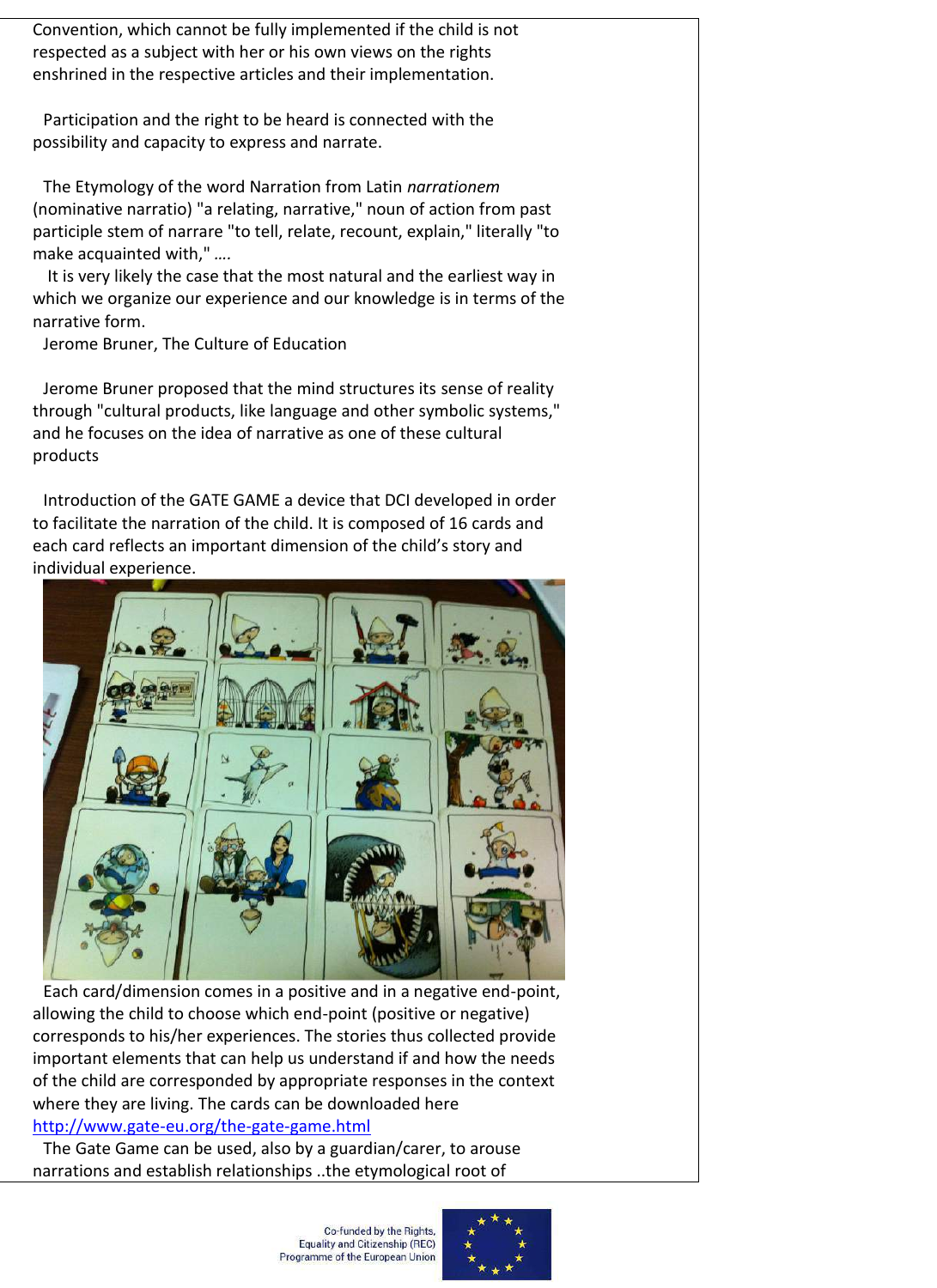narration is the latin word "gnarus" : skilful, wise, knowing, expert, acquainted with.

Together with the GATE GAME we developed some Practical Orientations that aim at providing guardians with operational indications for the qualification and the improvement of their overall approach, work methodology, level of competence as well as of their day-to-day work and case management. They represent a flexible and creative instrument specifically designed for the on-going planning, monitoring and review of the various activities that must be developed "around" the child and "with" the child.

The Orientations aim at setting a common "minimum threshold" with the objective of indicating what are the essential activities that guardians are asked to directly undertake or facilitate in order to effectively protect children. Moreover, they can also be considered as a starting point for further qualification or context-specific they are addressed to individual guardians, but can easily be adopted by guardianship organizations, foster carers, institutional and social actors, NGOs and civil society organizations.

The assumptions underlying their effective application derive from the definition and qualification of guardianship envisaged by the CRC, namely the recognition that the guardian has clearly defined responsibilities and duties in relation with the child, as well as primary responsibility for the assessment and promotion of the child's best interests, well-being, development and active participation, based on the knowledge and respect of his/her personal history, aspirations and views. The guardian has to adopt an educational and relational approach sensitive to privacy, cultural and gender issues; sustain the development of a positive environment around the child; be willing to ask for specialist support, receive specialized training and be monitored and supervised.

The guardian has also clearly defined responsibilities and duties in relation with the other professionals involved in the care of the child. Therefore, he/ she has to facilitate networking and cooperation, needs to be adequately supported by the competent institutions and recognized by the other actors, but also to be ready to face and overcome possible difficulties and contrasts with other actors, always keeping in mind the best interest of the child.

In order to provide the guardian with a clear map for the effective performance of his/her role, the GATE Practical Orientations are listed through the use of each card of the GATE Game and integrated with the indication of the most relevant CRC provisions as well as of a group of keywords.

Moreover, for the sake of clarity and applicability the indications are grouped into three different categories, namely:

**KNOW:** orientations on the knowledge, theoretical competences, general information, as well as child-specific and context-specific information that the guardian has to have- knowing and staying

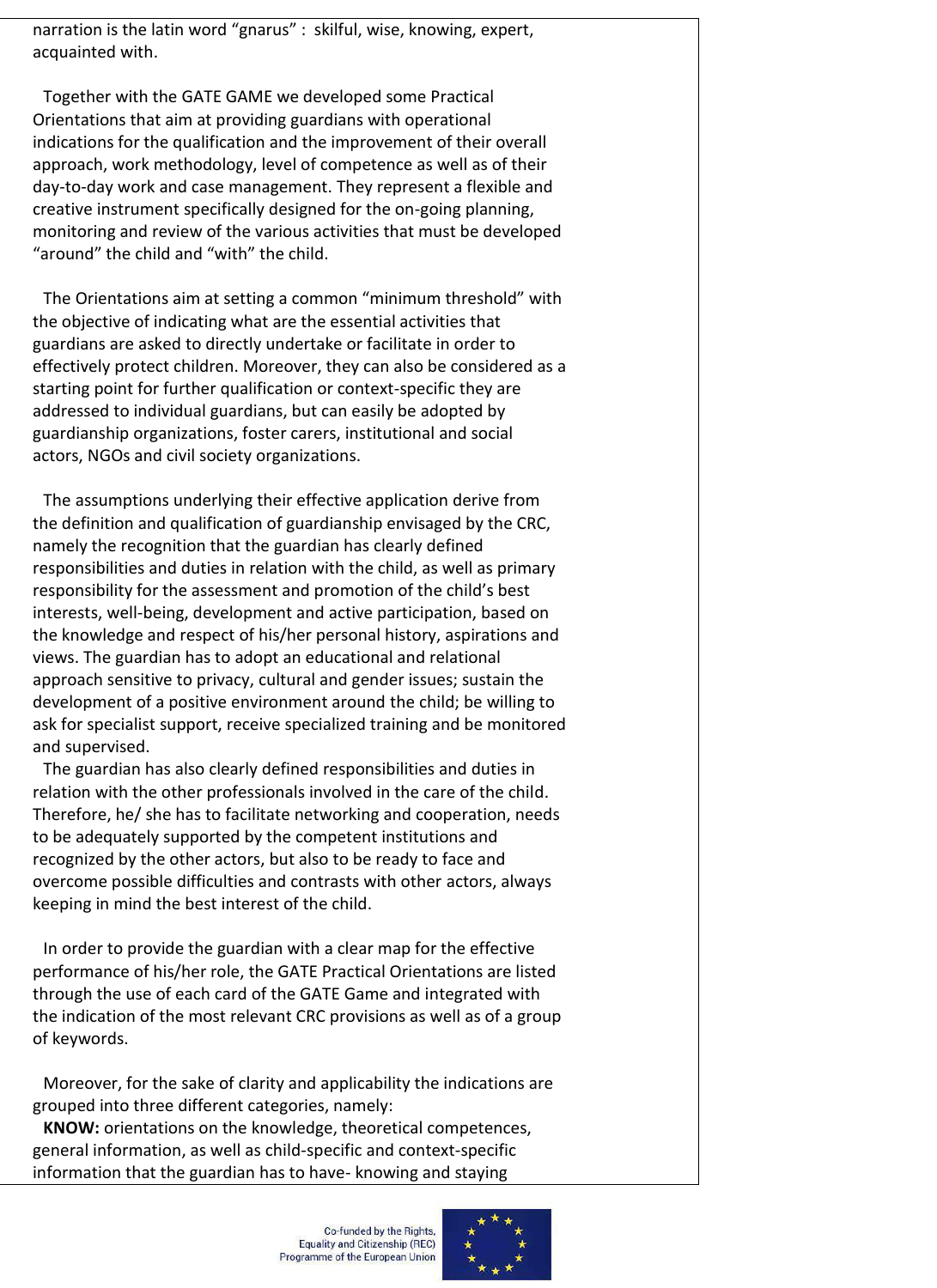informed

**DO:** orientations on the direct/indirect activities that the guardian has to undertake and facilitate in order to adequately fulfil his/her duties by adopting a systemic and programmatic perspective– be proactive and consistent with your responsibility

**BE:** orientations on the relational skills and personal attitude needed to establish a relationship with a child, as well as on the behavioural, cultural and gender issues that may interfere with the relationship with the child and with the duty to identify, promote and protect the child's best interest – listening without prejudices

>>> Handout: GATE Practical Orientation for Guardians (available on the dropbox)

# **Day 3**

## **Legislation and standards – supporting the best interest evaluation and determination in the child's life project**

The first two days have been concentrating on sharing a solid conceptual map based on human rights that will represent the main cultural and operational reference for guardians/carers. The third and last day of the foundation course is devoted to develop the framework/contest of core standards and legislation at international and national level that have to be kept in consideration in guardianship and foster care. The day will reinforce the legitimacy of a rights based approach through international standards but will also provide a specific picture on the national legal framework and procedures with the purpose of underlying the concrete responsibilities of guardians and carers foreseen by national law, provisions and regulations. The proposal of national legislation together with international standards is proposed also with the intention of reiterating how important is the positioning (general objective 4) of the guardians and carers to emancipate children rights together with their level of protection and opportunities. Particular emphasis will be devoted to the core principle of the best interest of the child, its evaluation and determination.

## **Learning Objectives**

By the end of this last day of training the participants should be able to:

•Understand the connection and the continuity of the guardians/carers functions with international standards and legislation

•Own some elements that will allow further exploration and study of international child rights standards

•Better understand national legislations and procedures together with the guardians/carers responsibilities foreseen by them

•Be actively aware of the possible lack of consistency between international legislation and standards with national legislations and practices

•Become more familiar with the principle of the "best interest of the child" as the core dimension to be considered by guardians and carers

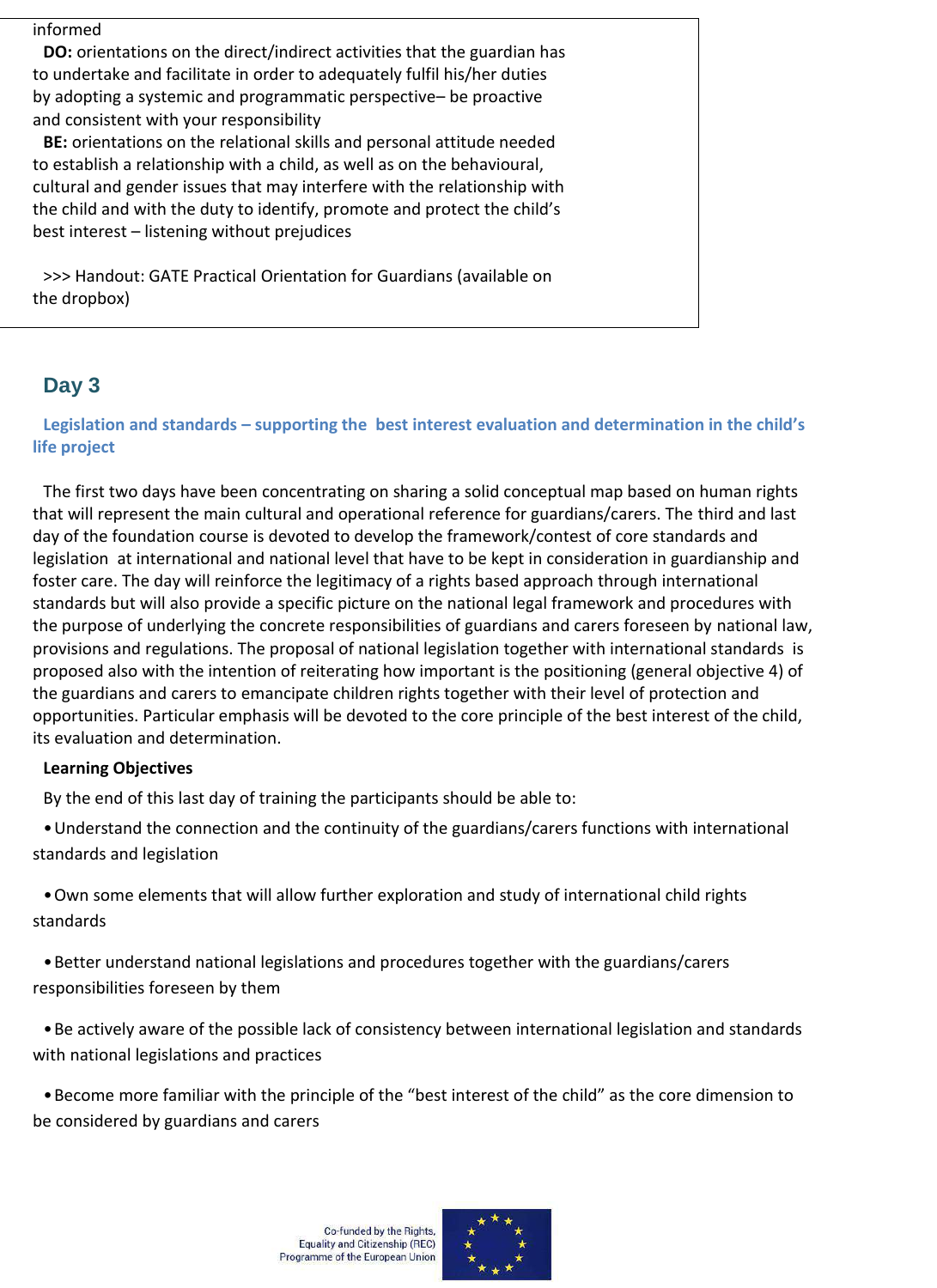•Evaluate the foundation training undergone, its relevance and its possible developments in terms of continuous education

#### **Session One** – Biographic exercise 15'

As in day 2 by asking the participants to remember a moment when they felt at risk and protected. It is very important in this exercise to demand concentration and to recall a very specific moment since adults tends to be very generic about their childhood.

#### **Session Two** – Recap of previous sessions 30'

At the end of the session the participants will be asked to evaluate the training experience. It is therefore very important to present again the conceptual path that has been proposed during the first two days. The systemic nature of the training allow to process the information not just by recalling the single items but also to reconsider them in their interconnectedness. In other words single information could have different light when they are put in relation with other information. In this sense we could consider the training approach as "circuar" or "sinusoidal". The participants should be also reassured on the possibility to deepen the knowledge on all elements that have been presented through the bibliography that will be shared by the trainer. During this session there will be also opportunity for participants to ask about things that should be better clarified. The trainer will provide short explanation or postpone possible answers to a later stage during the sessions or after in the follow-up phase.

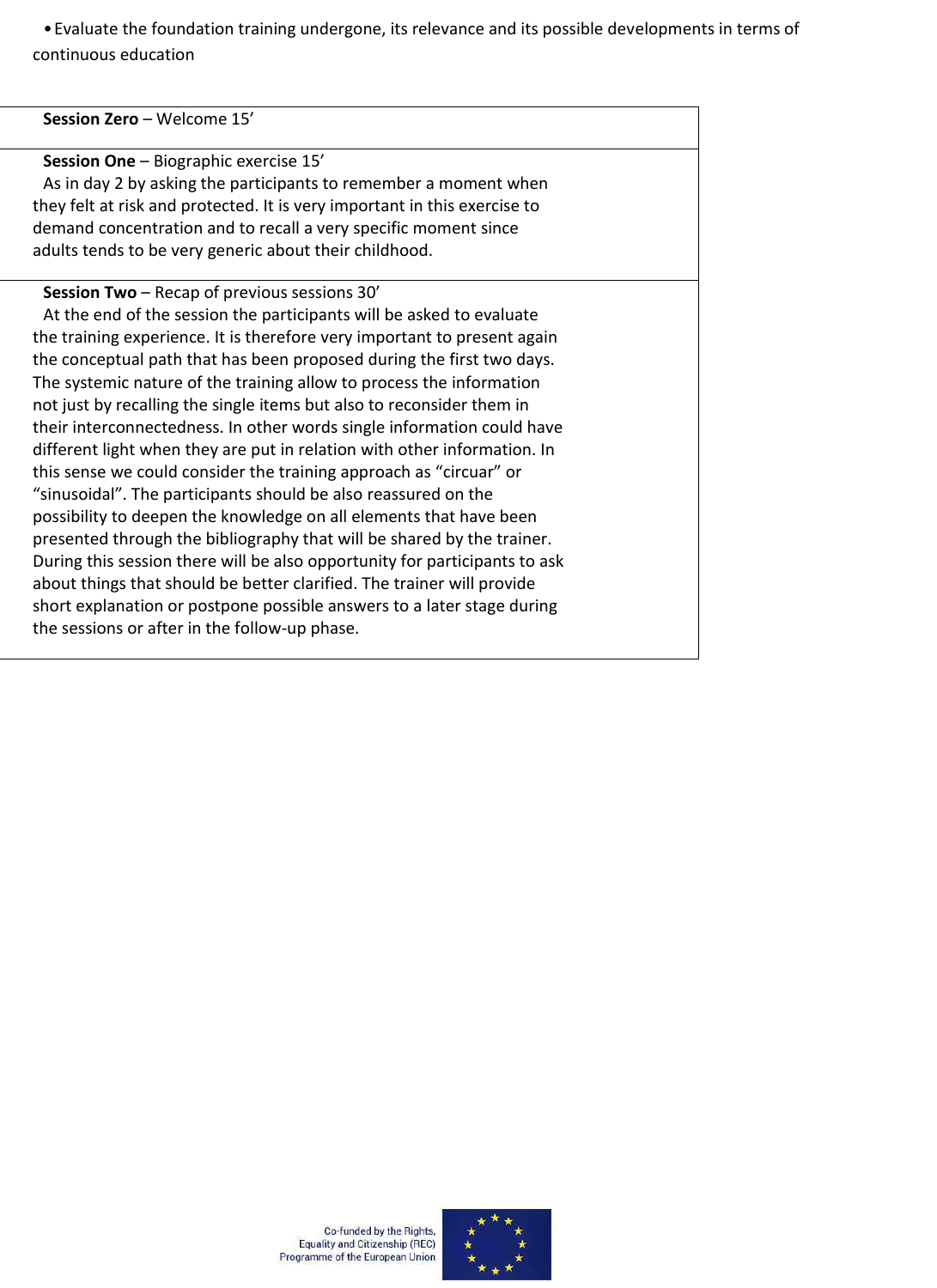**Session Three** – International Standards and references 60' presentation

The trainer will propose an introduction to the **Guidelines for the Alternative Care of Children** that were endorsed by the United Nations (UN) General Assembly on the  $20<sup>th</sup>$  November 2009 in honour of the 20th anniversary of the UN Convention on the Rights of the Child (CRC) with the aim of further supporting the implementation of the CRC, the Universal Declaration of Human Rights, and other regional child rights instruments.



>>> Handout: Summary of the Guidelines (available on the dropbox)



#### **Introduction of the FRA Agency publication: Guardianship for children deprived of parental care** - A handbook to reinforce guardianship systems to cater for the specific needs of child victims of

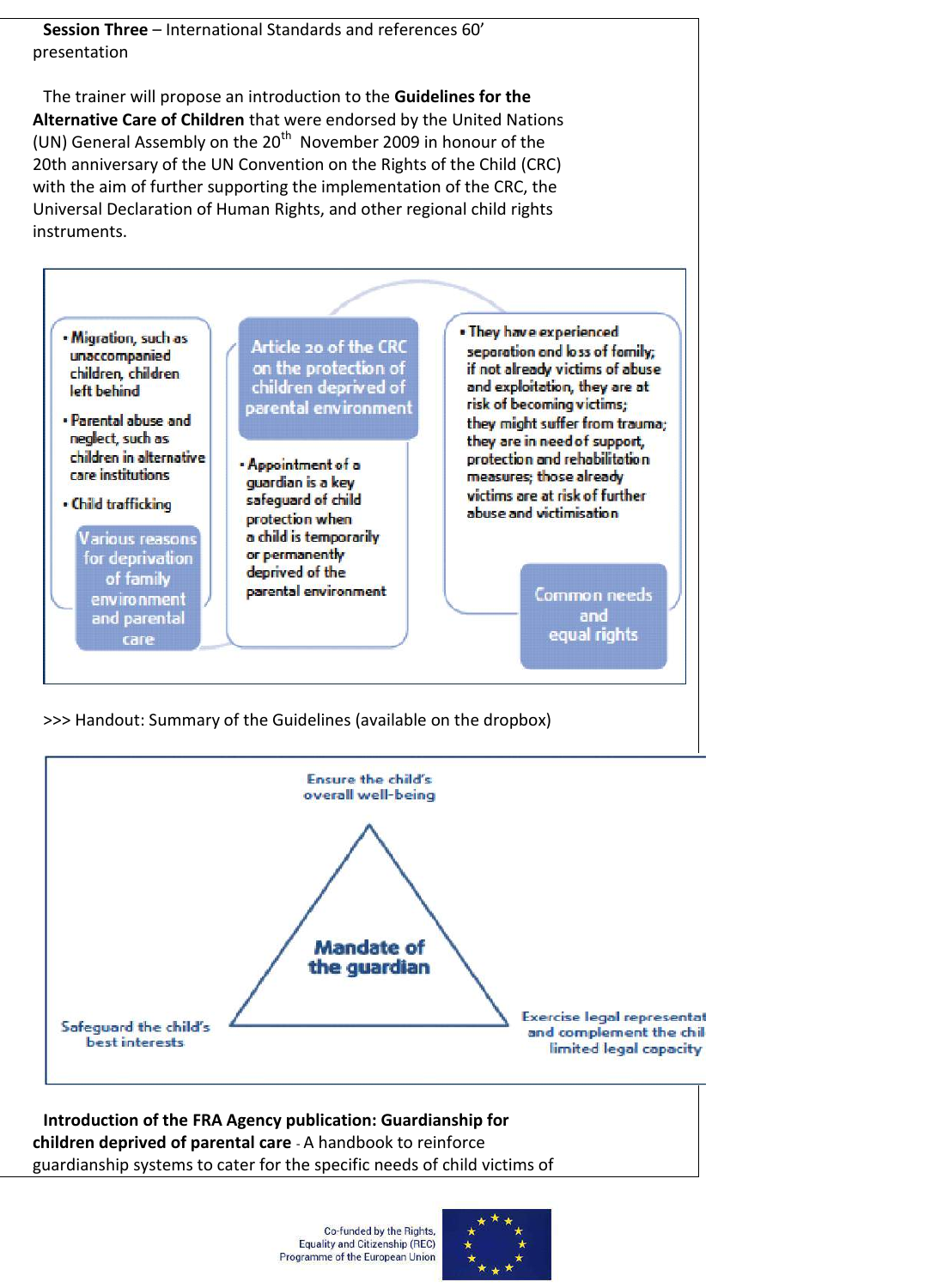trafficking. For the fist time an EU document that tries to explain who is the guardians and which is the role and mandate.

Introduction of the **10 Standards for Guardians of Separated Children** (which can be used not just in the framework of migration and can also be adapted for foster carer):

At this point the 10 standards on guardianship elaborated by DCI could be proposed and eventually expanded and specified also for foster carers. The 10 standards which are based on the UN Convention on the Rights of the Child could be used as a basis to explore assets and limitations of national legislation that will be presented in the following session. The standards should also be connected with the needs/rights map developed and shared during day 1. In order to keep the audience interactive the trainer could ask participants to share a possible example for each standard.

#### **The role and responsibilities of the guardian (a series of slides or flipchart with keywords):**

Standard 1: The guardian advocates for all decisions to be taken in the best interests of the child, aimed at the protection and development of the child.

The guardian is able to advocate, assess and adjust the best interest of the child on a regular basis, involves all relevant actors and ensures that the assessment of the best interest of the child is based on the views of the child and the individual circumstances.

Standard 2: The guardian ensures the child's participation in every decision which affects the child.

The guardian provides information in a child friendly way and checks if the child understands and recalls the information, listens carefully to the child and ensures plans are based on the views of the child and shared with the child, is open to feedback and manages expectations.

Standard 3: The guardian protects the safety of the child.

The guardian gives the highest possible priority to the child's safety, knows the signals of child abuse and trafficking, acts and reports upon signals of any harm or danger, ensures the child knows he is welcome to voice anything concerning his/her safety, only breaks the confidentially norm when a child is at risk, ensures victims get appropriate treatment and is open to being monitored on own behaviour.

Standard 4: The guardian acts as an advocate for the rights of the child.

The guardian is an assertive, committed watchdog, dedicated to defending the rights of the child, shows emotional strength, opposes decisions which are not taken in the best interests of the child and pursues fair procedures concerning the child.

Standard 5: The guardian is a bridge between and focal point for the child and other actors involved.

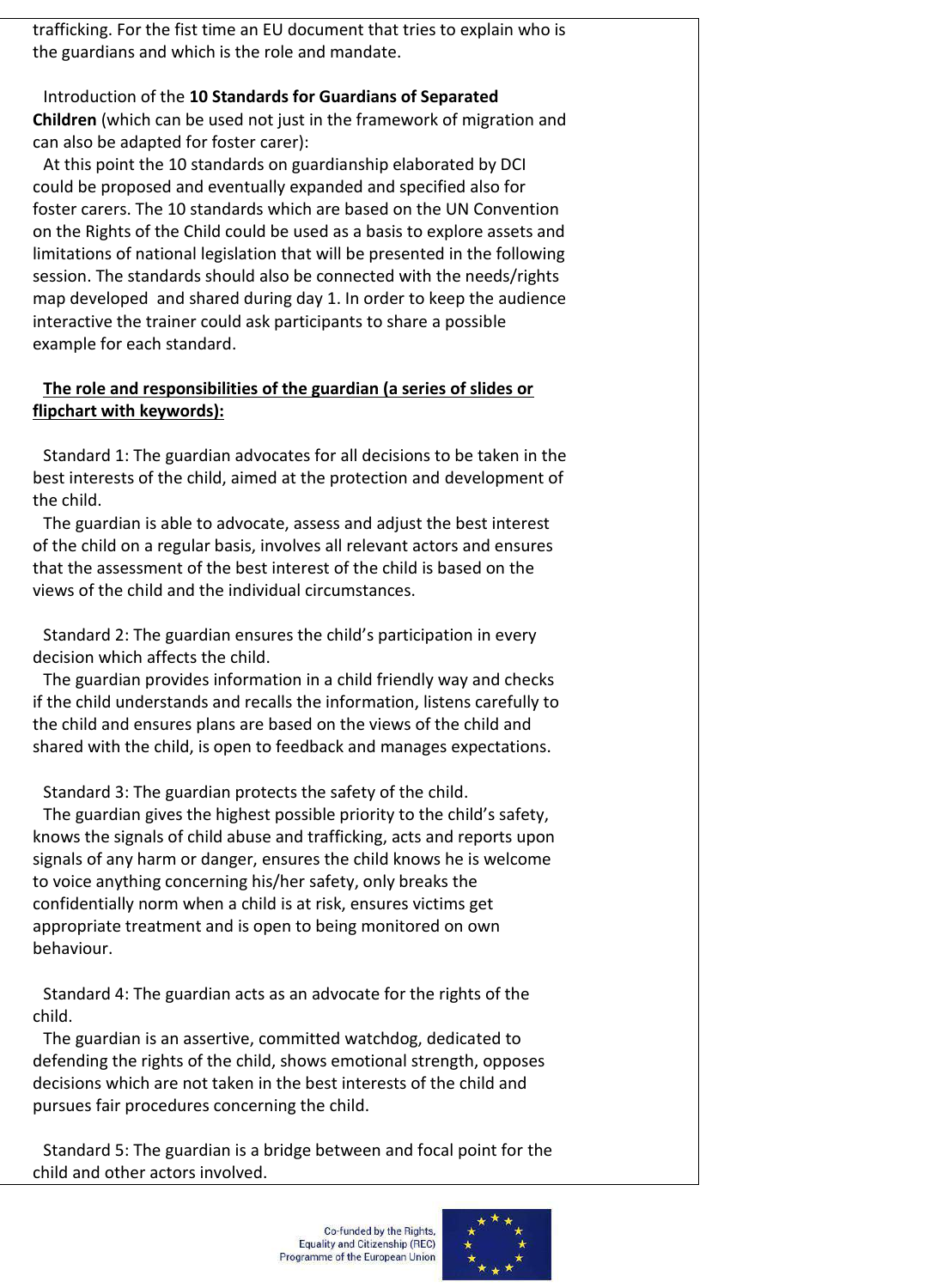The guardian keeps in contact with all relevant actors, ensures to be informed about all decisions which have an impact on the child and is where necessary present at meetings, assists in establishing links with the child's community and developing relationships that gives the child a sense of belonging to a family or group.

Standard 6: The guardian ensures the timely identification and implementation of a durable solution.

The guardian ensures the identification of a durable and safe solution and challenges others to prove that their proposed solutions take the best interest of the child as a primary consideration, supports the reunification of the child with his/her family and supports the integration of the child in the host country when this is in the best interest of the child, defends safety guarantees when a child is returned and prepares the child for all predictable changes which will occur after turning eighteen.

#### **The guardian and the child:**

Standard 7: The guardian treats the child with respect and dignity. The guardian demonstrates appropriate behaviour, treats the child unprejudiced with respect to the child's identity, privacy and cultural differences, supports the child in developing peer relationships and shows a flexible approach tailored to the individual needs of the child.

Standard 8: The guardian forms a relationship with the child built on mutual trust, openness & confidentiality.

The guardian is always honest with the child, keeps his/her promises and keeps all information confidential unless it is necessary to break confidentiality to keep a child safe, pays attention to verbal and nonverbal communication, is empathic towards the child and gives moral support and makes clear to the child that a child who disappears is always welcome to return.

Standard 9: The guardian is accessible.

The guardian can be reached easily, lives near enough of the child to be able to respond quickly to difficulties, sees the child as soon as possible after his/her appointment and pays visits to the child on a frequent basis and communicates in a way which fits the age and development of the child, making use of interpreters whenever necessary and contacts the child to keep in touch also when there is no specific need to do so.

## **The qualifications of the guardian (this is directly connected with the current training experience and referred to the notion of continuous education)**

Standard 10: The guardian is equipped with relevant professional knowledge and competences.

The guardian is proactive in identifying learning and development needs, manages his/her caseload and available resources, is accountable, works according to a set methodology, knows personal

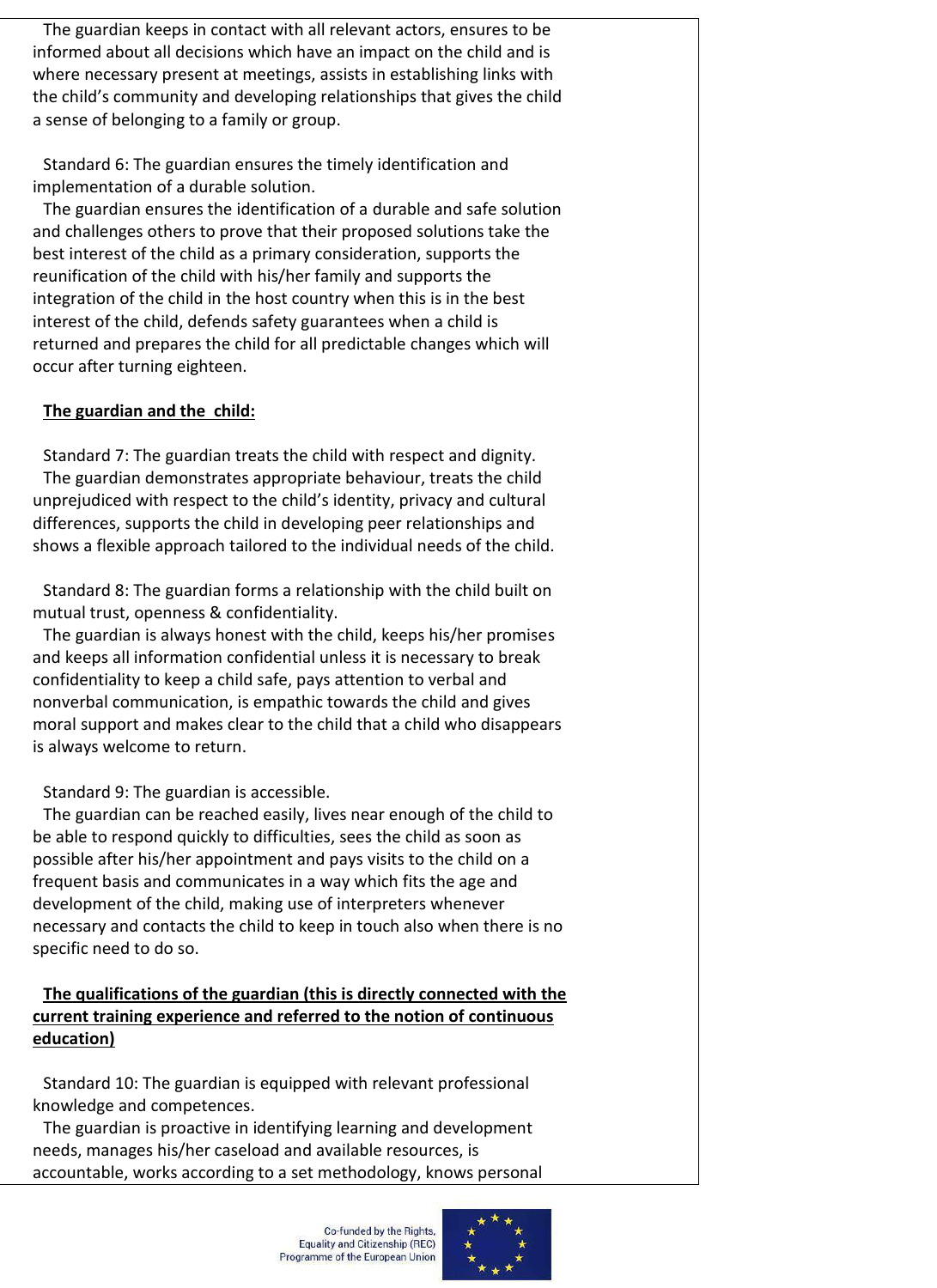and professional limits, seeks support and counselling whenever necessary and is open to supervision and monitoring.

>>> Handout: the Core Standards for Guardians of Separated Children

#### **Session Four – concrete experiences of guardians and foster carers/presentation/Q&A session – 90'** It would be advisable during this last day of training to call a guardian

and a foster carer in order for them to share their experience.

**Session Five**- National Law, legislation, procedures and responsibilities of guardians/carers 60'

#### MAP OF MAIN STAKEHOLDER 30'

Short presentation of the local/national map of the main stakeholders involved in the guardianship/foster care system. This presentation could be carried out by a member of the public institution which is supporting the Elfo Project.



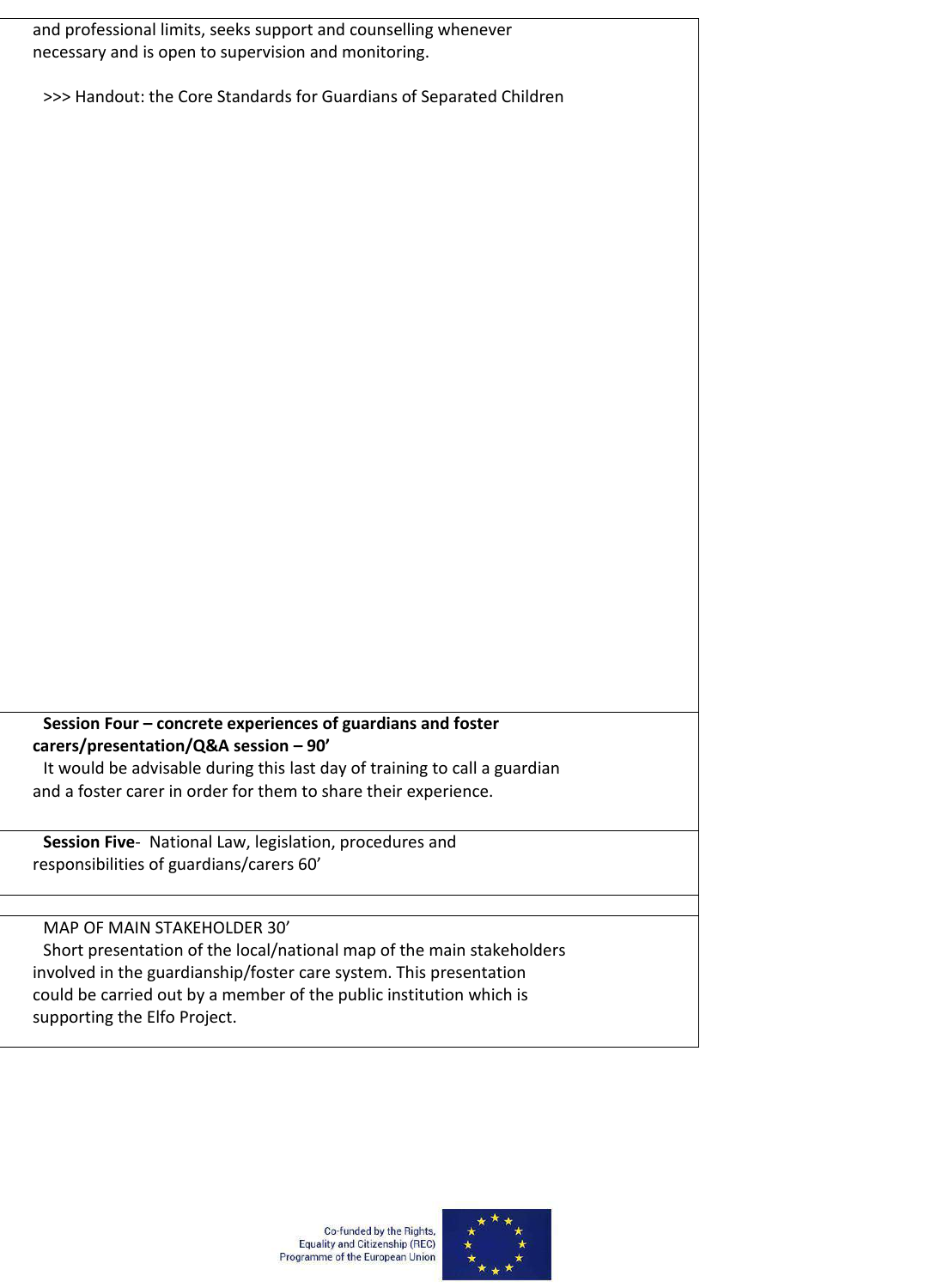#### **Session Six** - Best interest determination 30' (Safe and Sound UNICEF-UNHCR)

# From theory to practice: applying the best interests principle



an appeals /review mechanism

#### **Session Seven** – Final Evaluation 45'

The foundation course ends up with the **Yarn Game**, a last activity that has the objective to share with the whole group last reflexions/comments coming from the training experience. The circle of participants come closer and the facilitator throw a ball of yarn to one of the participants keeping the string. He/she is invited to express one reflection on the course and then, keeping the string, pass the ball to another participant and so on. When all participants has shared their

> Co-funded by the Rights, **Equality and Citizenship (REC)** Programme of the European Union

a third-country solution or

return to a country of origin or habitual residence in the child's best interests